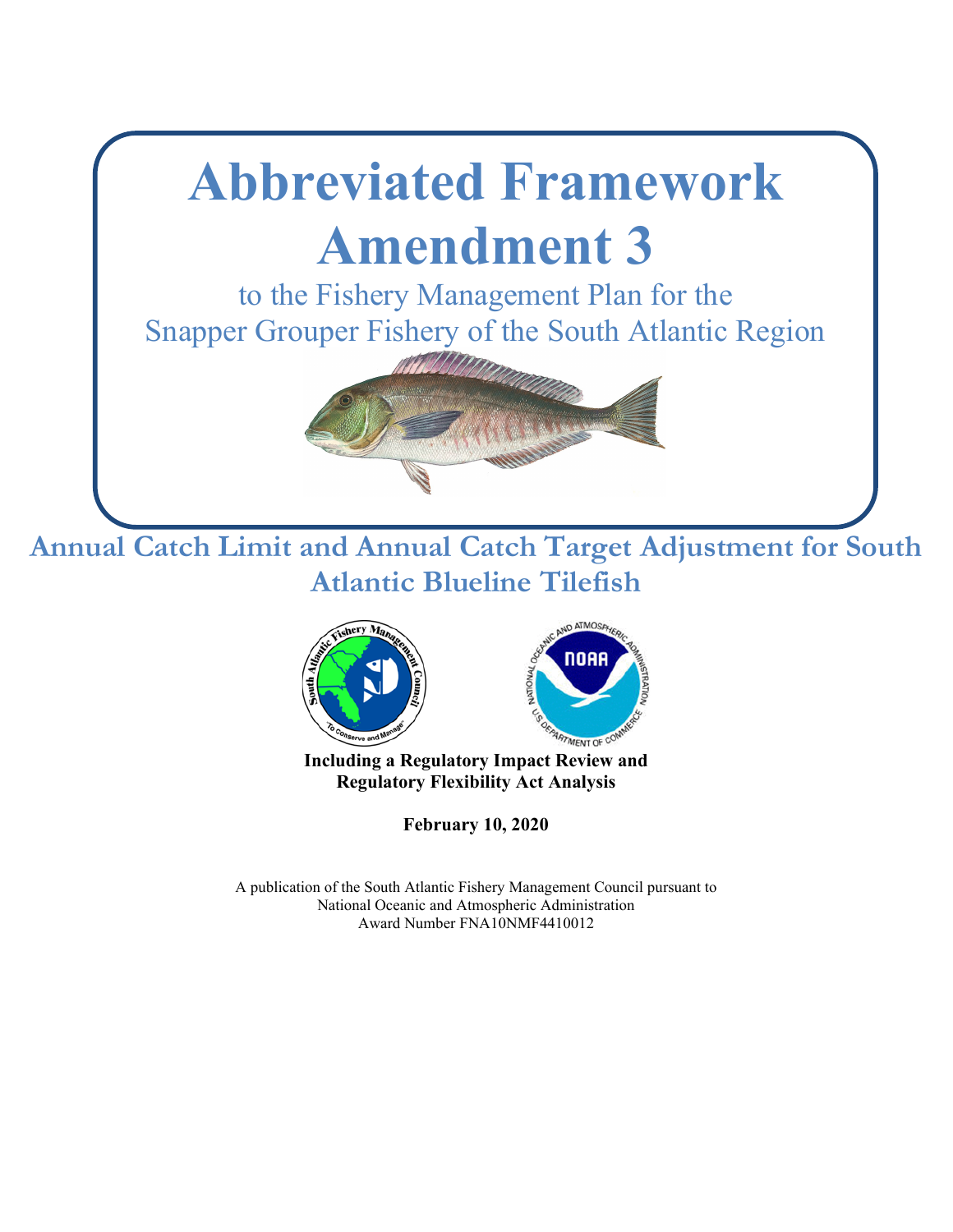## **Abbreviations and Acronyms Used in the FMP Document**

| ABC           | acceptable biological catch                                 |
|---------------|-------------------------------------------------------------|
| ACL           | annual catch limit                                          |
| ACT           | annual catch target                                         |
| AM            | accountability measure                                      |
| АP            | advisory panel                                              |
| BSIA          | best scientific information available                       |
| <b>CHTS</b>   | Coastal Household Telephone Survey                          |
| <b>DPS</b>    | distinct population segment                                 |
| EA            | environmental assessment                                    |
| E.O.          | <b>Executive Order</b>                                      |
| <b>FES</b>    | <b>Fishing Effort Survey</b>                                |
| FMP           | fishery management plan                                     |
| <b>LBS WW</b> | pounds whole weight                                         |
| <b>MRIP</b>   | Marine Recreational Information Program                     |
| <b>MSA</b>    | Magnuson-Stevens Fishery Conservation<br>and Management Act |
| <b>NMFS</b>   | National Marine Fisheries Service                           |
| OFL           | overfishing limit                                           |
| <b>PSE</b>    | percent standard error                                      |
| <b>RFA</b>    | Regulatory Flexibility Act                                  |
| <b>RIR</b>    | regulatory impact review                                    |
| <b>SAFMC</b>  | South Atlantic Fishery Management Council                   |
| <b>SEDAR</b>  | Southeast Data, Assessment, and Review                      |
| <b>SEFSC</b>  | Southeast Fisheries Science Center                          |
| <b>SSC</b>    | Scientific and Statistical Committee                        |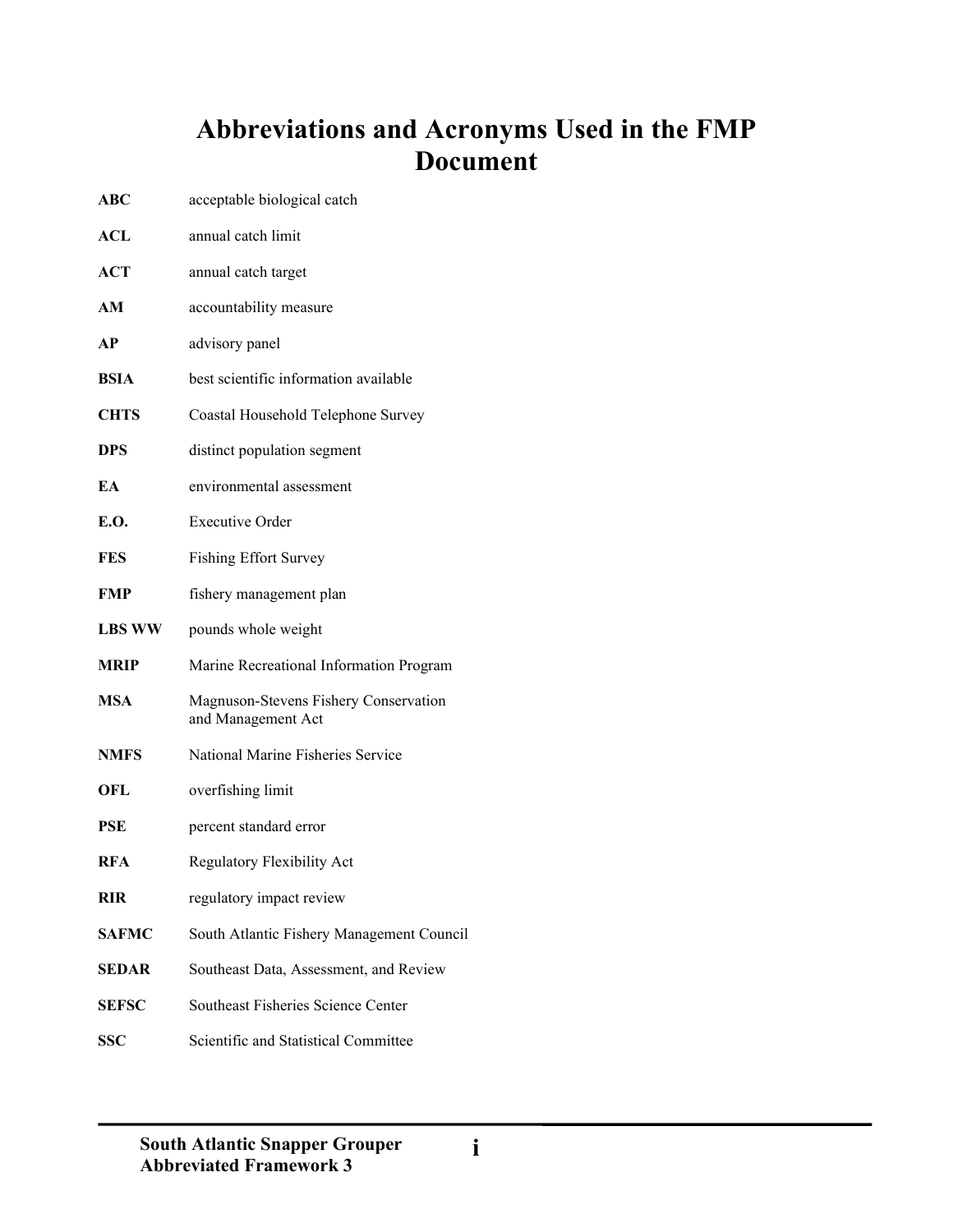## **Abbreviated Framework Amendment 3 to the Fishery Management Plan for the Snapper Grouper Fishery of the South Atlantic Region**

| <b>Proposed actions:</b>                        | Adjust the annual catch limits and<br>recreational annual catch target for South<br>Atlantic blueline tilefish |  |  |  |
|-------------------------------------------------|----------------------------------------------------------------------------------------------------------------|--|--|--|
| <b>Responsible Agencies and Contact Persons</b> |                                                                                                                |  |  |  |
| South Atlantic Fishery Management Council       | 843-571-4366                                                                                                   |  |  |  |

4055 Faber Place, Suite 201 843-769-4520 (fax) North Charleston, South Carolina 29405 [www.safmc.net](http://www.safmc.net/) IPT lead: Roger Pugliese [roger.pugliese@safmc.net](mailto:roger.pugliese@safmc.net)

National Marine Fisheries Service 727-824-5305 Southeast Regional Office 727-824-5308 (fax) 263 13th Avenue South <https://www.fisheries.noaa.gov/region/southeast> St. Petersburg, Florida 33701 IPT lead: Mary Vara [mary.vara@noaa.gov](mailto:mary.vara@noaa.gov)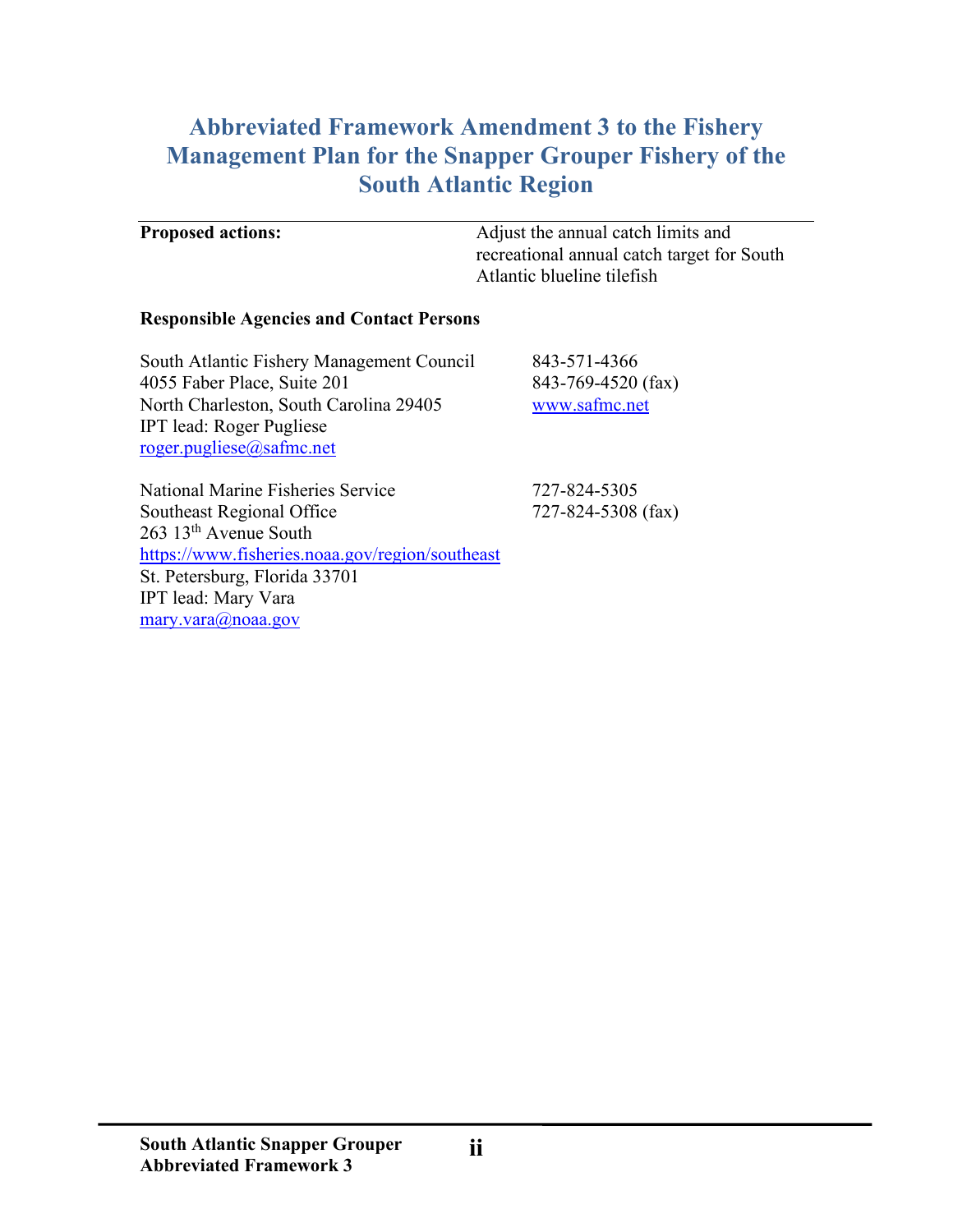## **Table of Contents**

| 1.1 |                                                                               |
|-----|-------------------------------------------------------------------------------|
| 1.2 |                                                                               |
| 1.3 | What is the Proposed Action and Potential Effects for Blueline Tilefish 3     |
|     |                                                                               |
|     |                                                                               |
|     |                                                                               |
|     |                                                                               |
| 1.4 |                                                                               |
|     |                                                                               |
|     |                                                                               |
| 3.1 |                                                                               |
| 3.2 | Statement of the Need for, Objective of, and Legal Basis for the Proposed     |
|     | Action                                                                        |
| 3.3 | Description and Estimate of the Number of Small Entities to which the         |
|     |                                                                               |
| 3.4 | Description of the Projected Reporting, Record-keeping and Other              |
|     |                                                                               |
| 3.5 | Identification of All Relevant Federal Rules, which may Duplicate, Overlap or |
|     |                                                                               |
| 3.6 | Significance of Economic Impacts on a Substantial Number of Small Entities    |
|     |                                                                               |
| 3.7 | Description of the Significant Alternatives to the Proposed Action and        |
|     | Discussion of How the Alternatives Attempt to Minimize Economic Impacts       |
|     |                                                                               |
|     |                                                                               |
|     |                                                                               |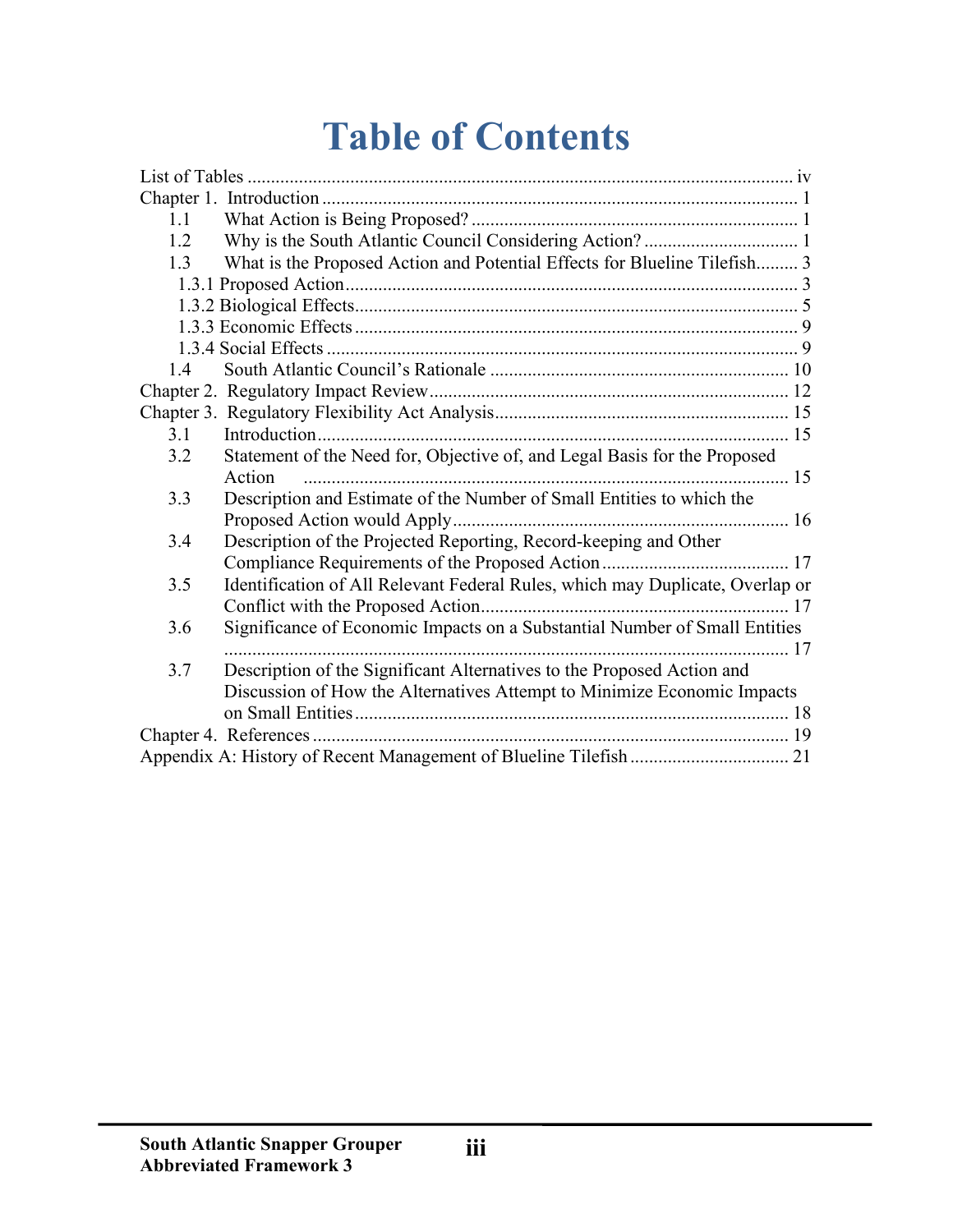## **List of Tables**

<span id="page-4-0"></span>

| Table 1.3.1. Proposed blueline tilefish OFLs and ABCs (lbs ww) in the South Atlantic   |  |
|----------------------------------------------------------------------------------------|--|
| Council's jurisdiction for the areas south and north of Cape Hatteras, North           |  |
| Carolina, to the Virginia line and the combined total ABC for the South Atlantic,      |  |
| based on recommendations from the South Atlantic Council's SSC based on                |  |
|                                                                                        |  |
| Table 1.3.2. Current and proposed total ACLs and recreational ACT (lbs ww) for         |  |
|                                                                                        |  |
| Table 1.3.3. South Atlantic blueline tilefish commercial landings, ACLs, and closure   |  |
|                                                                                        |  |
| Table 1.3.4. South Atlantic blueline tilefish recreational landings, ACLs, and closure |  |
|                                                                                        |  |
| Table 1.3.5. South Atlantic blueline tilefish OFLs, ABCs, ACLs, and total landings, in |  |
|                                                                                        |  |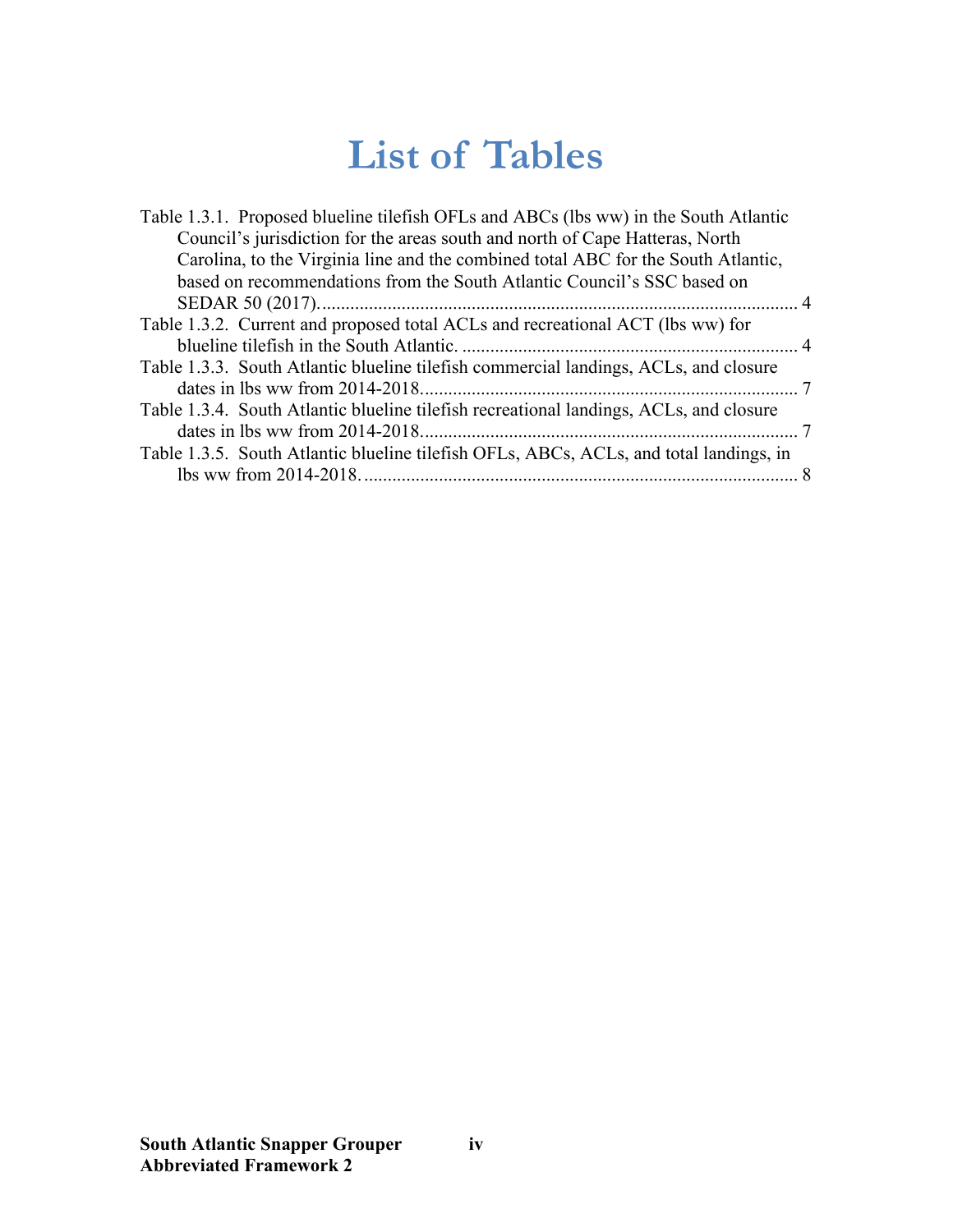## <span id="page-5-0"></span>**Chapter 1. Introduction**

### <span id="page-5-1"></span>**1.1 What Action is Being Proposed?**

The South Atlantic Fishery Management Council (South Atlantic Council) is proposing changes to federal regulations for South Atlantic blueline tilefish through Abbreviated Framework Amendment 3 to the Fishery Management Plan (FMP) for the Snapper Grouper Fishery of the South Atlantic Region (Snapper Grouper FMP). The abbreviated framework action would adjust the annual catch limits (ACL) and recreational annual catch target (ACT) based on the acceptable biological catch (ABC) recommendations from the South Atlantic Council's Scientific and Statistical Committee (SSC).

#### <span id="page-5-2"></span>**1.2 Why is the South Atlantic Council Considering Action?**

Blueline tilefish is a single genetic stock that ranges from the Mid-Atlantic coast to the northeastern Gulf of Mexico. The South Atlantic Council manages the population from the North Carolina/Virginia border southward to the jurisdictional line in the Florida Keys pursuant to the Snapper Grouper FMP. Due to increased fishing activity in the Mid-Atlantic, the final rule for Amendment 6 to the Tilefish  $FMP<sup>1</sup>$  $FMP<sup>1</sup>$  $FMP<sup>1</sup>$ (Amendment 6; 82 FR 52851, 11/15/17; MAFMC 2017) added blueline tilefish north of the North Carolina/Virginia border to the Mid-Atlantic Fishery Management Councils' (Mid-Atlantic Council) jurisdiction. Blueline tilefish was previously only managed by the South Atlantic Council.

In October 2017, a benchmark assessment (Southeast Data, Assessment, and Review, (SEDAR); SEDAR 50) of the Atlantic stock of

## *South Atlantic Fishery Management Council*

- Responsible for conservation and management of fish stocks
- Consists of 13 voting members: 8 appointed by the Secretary of Commerce, 1 representative from each of the 4 South Atlantic states, the Southeast Regional Director of National Marine Fisheries Service (NMFS); and 4 non-voting members
- Responsible for developing fishery management plans and amendments under the Magnuson-Stevens Fishery Conservation and Management Act (MSA) and recommends actions to NMFS for implementation
- Management area is from 3 to 200 miles off the coasts of North Carolina, South Carolina, Georgia, and east Florida through Key West with the exception of Coastal Migratory Pelagics, which is from New York to Florida, and Dolphin Wahoo, which is from Maine to Florida

blueline tilefish was completed using data through 2015. This assessment included blueline tilefish that are found in both the South Atlantic and the Mid-Atlantic Councils' jurisdictions.

<span id="page-5-3"></span><sup>&</sup>lt;sup>1</sup> More information can be found here: [https://www.fisheries.noaa.gov/management-plan/tilefish-fishery](https://www.fisheries.noaa.gov/management-plan/tilefish-fishery-management-plan)[management-plan](https://www.fisheries.noaa.gov/management-plan/tilefish-fishery-management-plan) and [http://www.mafmc.org/tilefish/.](http://www.mafmc.org/tilefish/)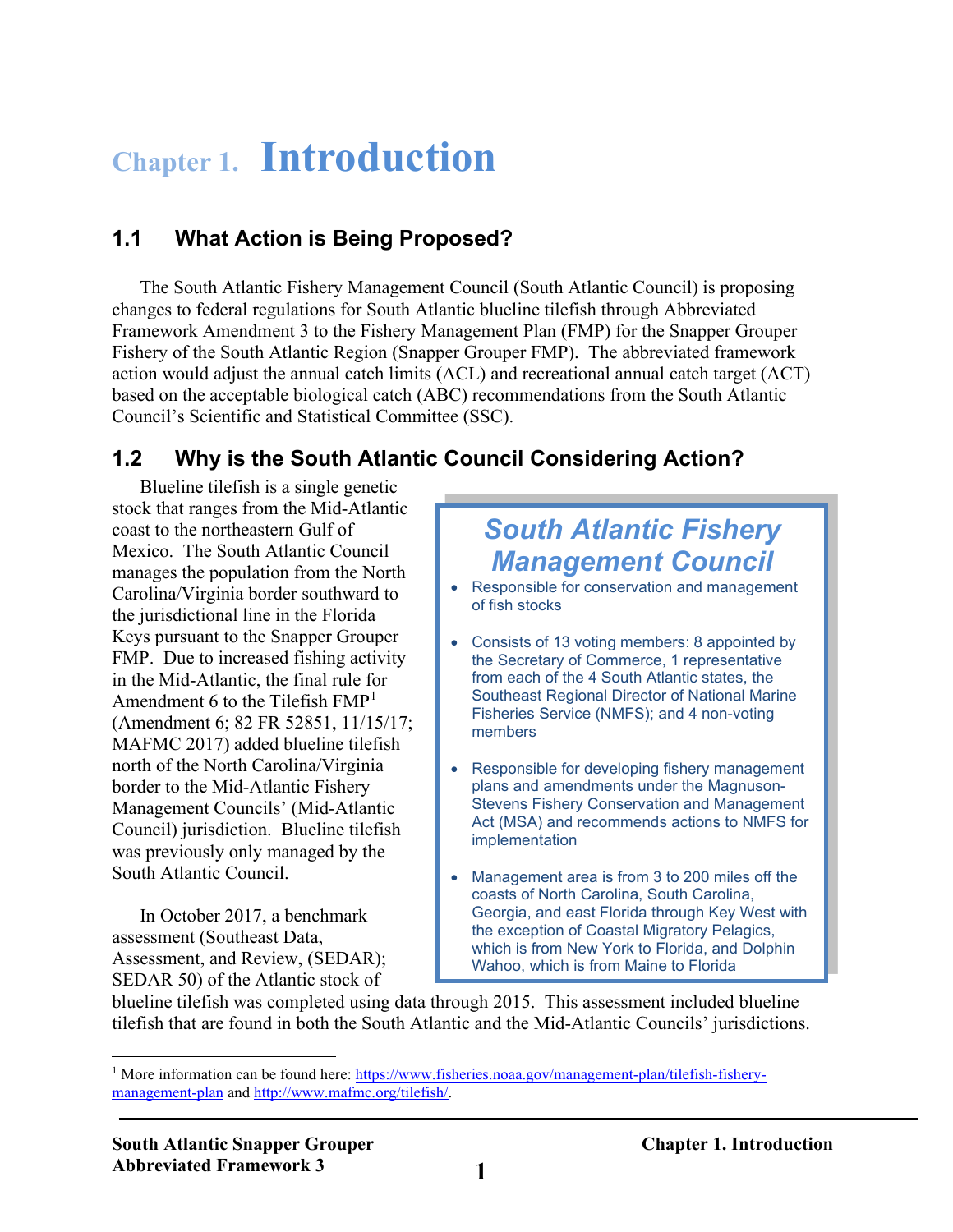The South Atlantic Council's SSC reviewed results of SEDAR 50 (2017) at their October 2017 meeting and determined that the assessment constituted the best scientific information available (BSIA), and provided an updated ABC recommendation for blueline tilefish for the area south of Cape Hatteras, North Carolina. Based on the results of SEDAR 50 (2017), the National Marine Fisheries Service (NMFS) determined that blueline tilefish south of Cape Hatteras, North Carolina, was not undergoing overfishing and was not overfished. Moreover, the status of the stock was unknown north of Cape Hatteras due to insufficient data.

During December 2017, Southeast Fisheries Science Center (SEFSC) staff presented SEDAR 50 (2017) assessment results for blueline tilefish to the South Atlantic Council. The SEFSC indicated that due to data issues, blueline tilefish south of Cape Hatteras, North Carolina, was assessed separately from the population north of Cape Hatteras using an age-aggregated production model, which gave estimates of the overfished and overfishing status for that portion of the stock. At the same meeting, the South Atlantic Council's SSC provided an ABC recommendation for the area south of Cape Hatteras, North Carolina. A data-limited model was used for the blueline tilefish population north of Cape Hatteras, and due to the limitations of the ABC control rule, the South Atlantic Council's SSC was unable to provide an ABC recommendation for this portion of the stock. Therefore, both Councils' SSCs, along with analysts from SEDAR 50 (2017), formed a joint workgroup (ABC workgroup) whose task was to look into methods for deriving a viable ABC estimate and scientific methods for splitting the ABC north of Cape Hatters between the two Council jurisdictions.

The Mid-Atlantic Council's SSC reviewed results of the ABC workgroup's<sup>[2](#page-6-0)</sup> recommendation at their March 2018 meeting, and the South Atlantic Council's SSC reviewed the results during their May 2018 meeting. In June 2018, the South Atlantic Council received their SSC's recommendations on the ABC for blueline tilefish; however, further development of management measures through Amendment  $38<sup>3</sup>$  $38<sup>3</sup>$  to the Snapper Grouper FMP were delayed by other priorities.

At their October 2018 meeting, the South Atlantic Council's SSC was presented with the results of the revised SEDAR 50 (2017) blueline tilefish stock assessment that utilized the newly calibrated Marine Recreational Information Program (MRIP) data using the Fishing Effort Survey (FES) in place of the original Coastal Household Telephone Survey (CHTS). The South Atlantic Council's SSC was scheduled to further review results from the revision assessment for blueline tilefish during a webinar on January 25, 2019. However, due to the government

<span id="page-6-0"></span><sup>&</sup>lt;sup>2</sup> The working group recommended the following:

<sup>1:</sup> The South Atlantic Council's SSC agrees with the Mid-Atlantic Council's SSC that the output of the DLMTool Analysis is an estimate of overfishing limit (OFL), not ABC. The SSC has decided to split the OFL that came from the DLMTool Analysis using the allocation derived from the fishery-independent longline survey and then apply their ABC control rule to derive the ABC for the portion from Cape Hatteras to the NC/VA border (ABC = 55,968 lbs ww).

<sup>2.</sup> Given all the uncertainties, the South Atlantic Council's SSC accepted the 56% of the north of Cape Hatteras ABC to the Mid-Atlantic Council and 44% to the South Atlantic Council split that was calculated using the independent survey. This method should be used for 3 years and then should be re-evaluated at that time. The South Atlantic Council's SSC is unable to determine status of the portion of the blueline tilefish stock north of Cape Hatteras due to lack of data and means to estimate benchmarks.

<span id="page-6-1"></span><sup>&</sup>lt;sup>3</sup> See Appendix A for more information about the development of Amendment 38 to the FMP.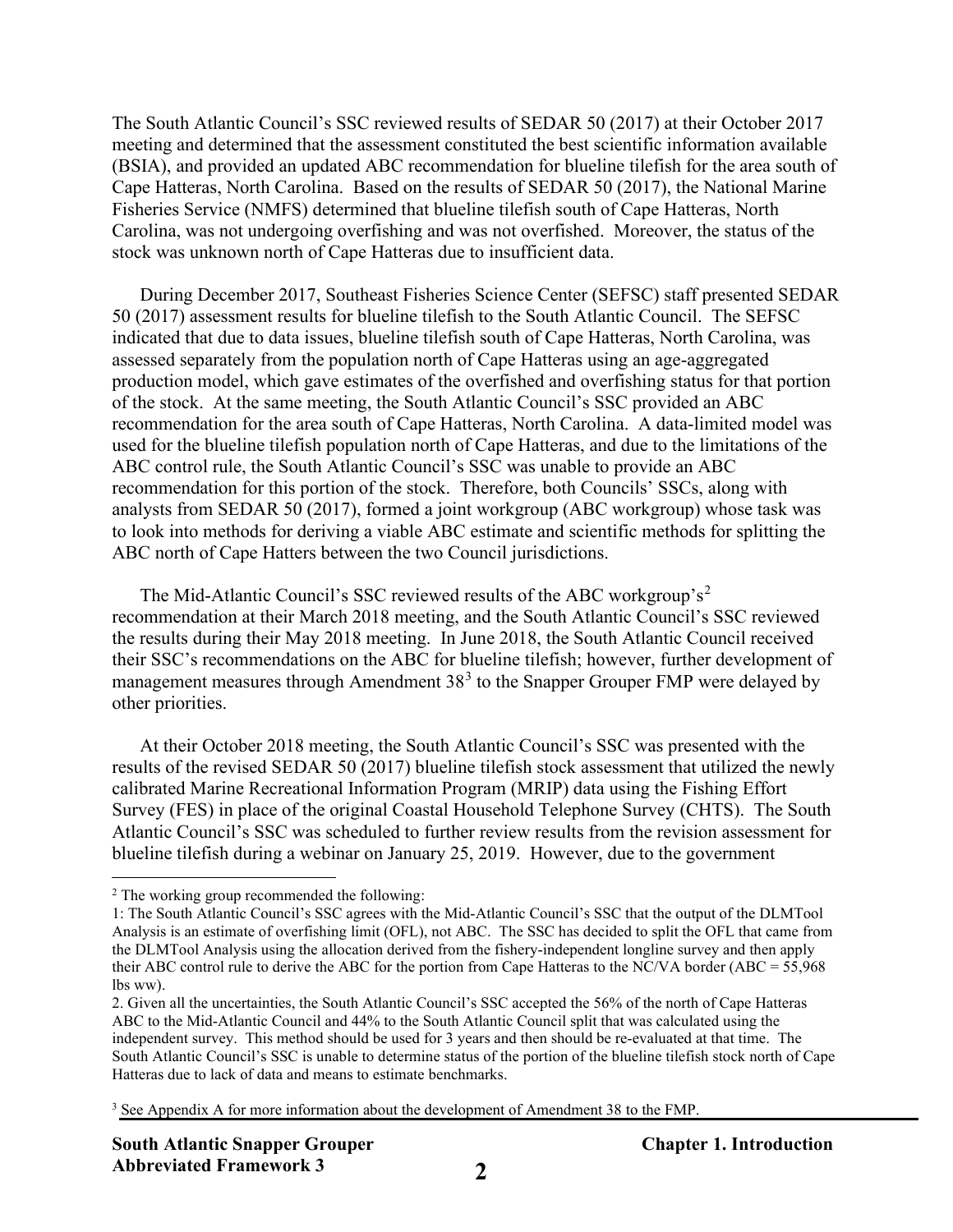furlough during January 2019, the webinar was rescheduled, and took place on February 25, 2019. At their April 2019 meeting, based on the review, the South Atlantic Council's SSC did not deem the revised assessment (including the MRIP's FES data) useful for making catch level recommendations and reaffirmed their previous ABC recommendations from SEDAR 50 (2017) and the blueline tilefish ABC workgroup. During their June 2019 meeting, the South Atlantic Council discussed moving forward to adjust fishing levels for blueline tilefish in the South Atlantic based on their SSC's blueline tilefish ABC recommendation for the South Atlantic region developed as part of SEDAR 50 (2017), in combination with the SSC-approved ABC workgroup recommendation for the area north of Cape Hatteras, North Carolina.

An expedited framework procedure, modified through Amendment 27 to the Snapper Grouper FMP (SAFMC 2013) can be used to adjust ABCs, ACLs, and ACTs for snapper grouper species. The expedited framework procedure requires changes be made according to the existing ABC control rule and formulas for specifying ACLs and ACTs that have been approved by the South Atlantic Council and were implemented in a plan amendment to the Snapper Grouper FMP. At their June 2019 meeting, the South Atlantic Council decided to move forward with Abbreviated Framework Amendment 3 to the Snapper Grouper FMP rather than continuing development of Amendment 38 to adjust the ACLs for blueline tilefish.

#### <span id="page-7-0"></span>**1.3 What is the Proposed Action and Potential Effects for Blueline Tilefish?**

### <span id="page-7-1"></span>**1.3.1 Proposed Action**

Regulatory Amendment 25 to the Snapper Grouper FMP (SAFMC 2016) set the stock overfishing limit (OFL) for blueline tilefish in the South Atlantic at 226,500 pounds whole weight (lbs ww). It also specified the SSC's ABC recommendation of the equilibrium yield at  $75\%$ F<sub>MSY</sub> of 224,100 lbs ww. The optimum yield and the total ACL for blueline tilefish in the South Atlantic were set equal to 78% of the stock ABC (equal to 174,798 lbs ww) to account for landings in the Mid-Atlantic region. Blueline tilefish landings from the Mid-Atlantic were accounted for during the ABC workgroup's discussions in 2018 that generated the proposed recommended ABC for the area between Cape Hatteras and the North Carolina/Virginia border.

The proposed OFL for blueline tilefish in the South Atlantic would be changed through this abbreviated framework action, based on SEDAR 50 (2017), to 328,985 lbs ww. The total ABC of 233,968 lbs ww, for 2020 through 2022 until modified (**Table 1.3.1**) would be based on the sum of the ABC from areas south and north of Cape Hatteras, North Carolina, which was the recommendation of the South Atlantic Council's SSC. The total ACL would equal the total ABC (South Atlantic) (**Tables 1.3.1** and **1.3.2**). Applying existing sector allocations of 50.07% commercial and 49.93% recreational to the total ACL would provide a commercial ACL of 117,148 lbs ww and a recreational ACL of 116,820 lbs ww (**Table 1.3.2**). The recreational ACT is based on the ACT equation where the recreational ACT is equal to the recreational ACL\*(1- Percent Standard Error (PSE)) or recreational ACL\*0.5, whichever is greater. The recreational ACT would be 70,886 lbs ww (**Table 1.3.2**).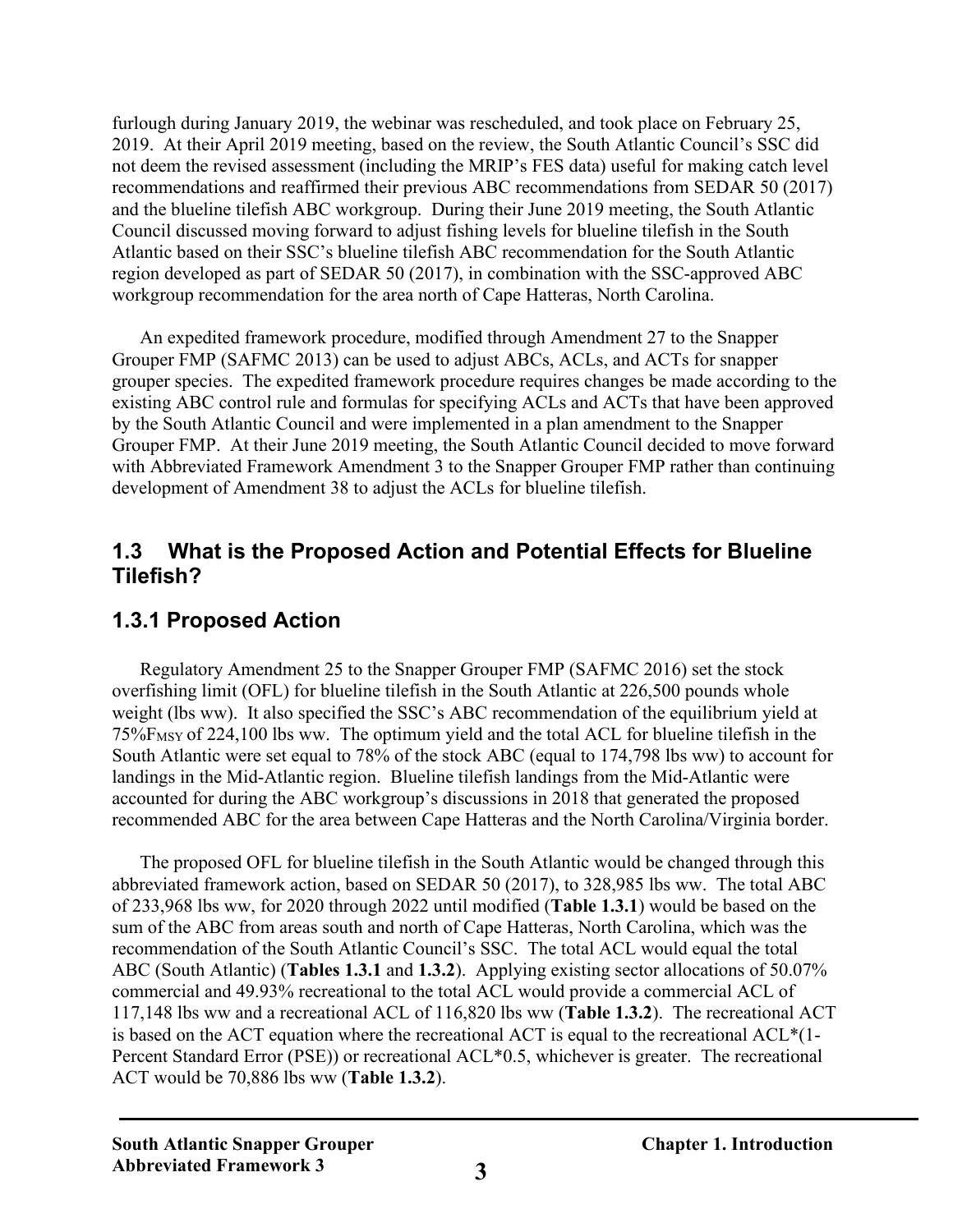<span id="page-8-0"></span>**Table 1.3.1**. Proposed blueline tilefish OFLs and ABCs (lbs ww) in the South Atlantic Council's jurisdiction for the areas south and north of Cape Hatteras, North Carolina, to the Virginia line and the combined total ABC for the South Atlantic, based on recommendations from the South Atlantic Council's SSC based on SEDAR 50 (2017).

| Year          | <b>South of Cape</b> | Hatteras, NC | <b>North of Cape</b><br>Hatteras, NC |        | <b>Total</b><br><b>South Atlantic</b> |         |  |
|---------------|----------------------|--------------|--------------------------------------|--------|---------------------------------------|---------|--|
|               | OFL<br><b>ABC</b>    |              | <b>OFL</b><br><b>ABC</b>             |        | OFL<br><b>ABC</b>                     |         |  |
| 2020-<br>2022 | 225,000              | 178,000      | 103,985                              | 55,968 | 328,985                               | 233,968 |  |

<span id="page-8-1"></span>**Table 1.3.2.** Current and proposed total ACLs and recreational ACT (lbs ww) for blueline tilefish in the South Atlantic. The total ACL equals ABC, and sector allocations are 50.07% commercial and 49.93% recreational. The recreational ACT is based on the ACT equation where the recreational ACT is equal to the recreational ACL\*(1-PSE) or recreational ACL\*0.5, whichever is greater.

|                          | Total<br><b>South</b><br><b>Atlantic</b><br><b>ACL</b> | <b>Commercial</b><br>ACL | <b>Recreational</b><br><b>ACL</b> | <b>Recreational</b><br><b>ACT</b> |
|--------------------------|--------------------------------------------------------|--------------------------|-----------------------------------|-----------------------------------|
| <b>Current</b><br>(2019) | 174,798                                                | 87,521                   | 87,277                            | 54,653                            |
| <b>Proposed</b>          | 233,968                                                | 117,148                  | 116,820                           | 70,886                            |

| <b>YEAR</b> | <b>PSE*</b> |
|-------------|-------------|
| 2014        | 32.91%      |
| 2015        | 51.25%      |
| 2016        | 42.90%      |
| 2017        | 41.69%      |
| 2018        | 27.84%      |
| Avg.        | 39.32%      |

\*The PSE is a measure of precision presented for recreational estimates. The higher the PSE, the less precise the estimate. The average PSE value for the most recent 5 complete years of recreational data are used in the equation.

This abbreviated framework amendment would set the blueline tilefish total ACL equal to the SSC's recommended ABC; however, the ACL was set below the ABC in Amendment 32 and Regulatory Amendment 25 to the Snapper Grouper FMP (SAFMC 2014a and SAFMC 2016, respectively). National Standard 1 (NS 1) guidelines specify that fishery management councils can account for management uncertainty by setting the ACL below the ABC; however, Figure 2 from the NS 1 guidelines (74 FR 3178, January 16, 2009) illustrates that the ACL may typically be set very close to ABC. Amendment 32 set the blueline tilefish ACL at 98% of the ABC to account for landings that were occurring north of the South Atlantic Council's area of jurisdiction. At the time, an examination of the landings indicated that approximately 2% of blueline tilefish landings originated in the Mid-Atlantic region, north of the North Carolina/Virginia border. Subsequently, Regulatory Amendment 25 set the South Atlantic blueline tilefish ACL at 78% of the ABC based on the ratio of landings between the South Atlantic and the Mid-Atlantic region from 2011-2014.

Setting the ACL below the ABC in Amendment 32 and Regulatory Amendment 25 were intended as a temporary measure to account for landings outside the South Atlantic Council's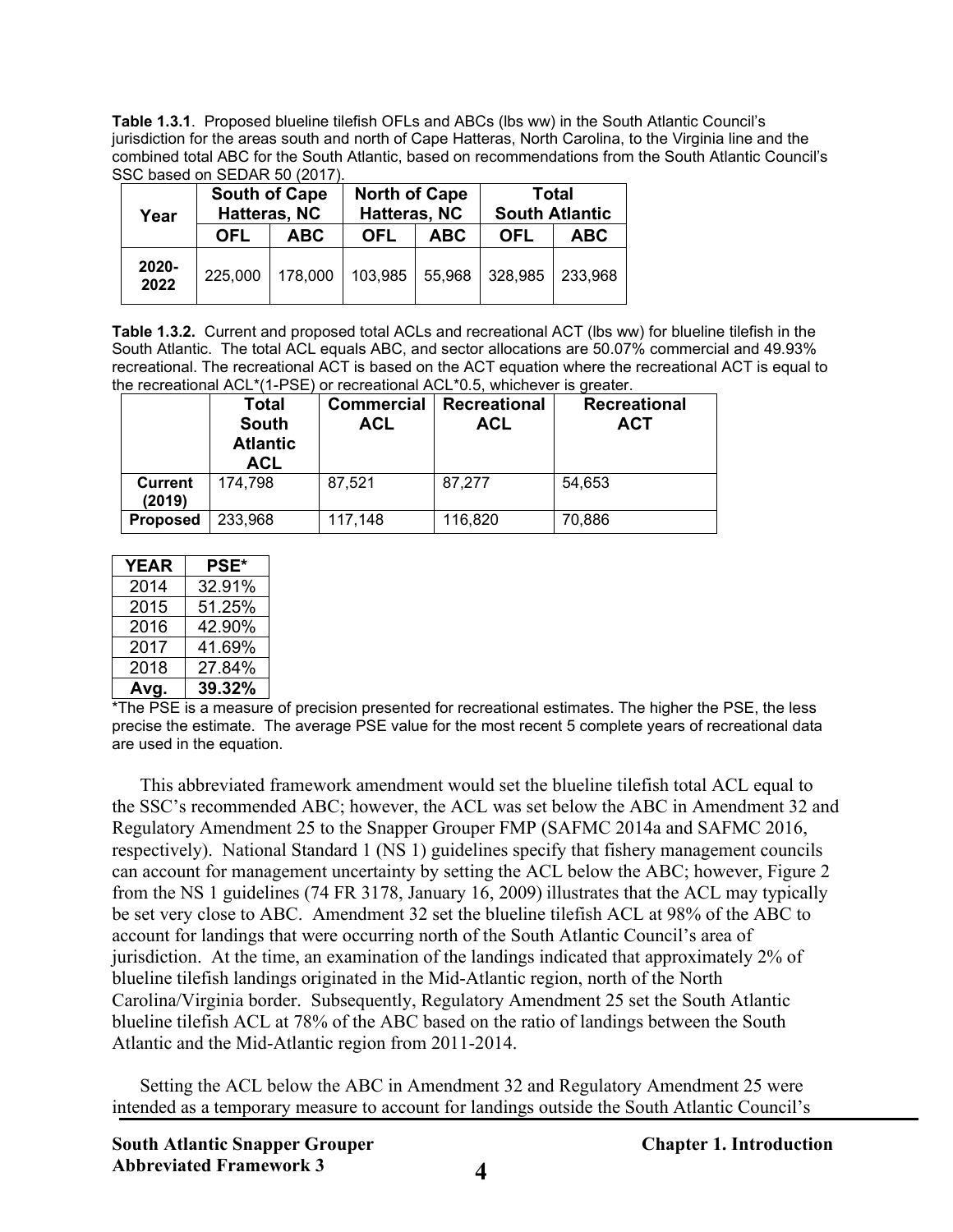jurisdiction; hence, the purpose was not to account for management uncertainty related to fishing activity within the South Atlantic Council's area of jurisdiction. Furthermore, blueline tilefish landings that occurred north of the North Carolina/Virginia border prior to 2017 were accounted for in the recommended catch levels from SEDAR 50 (2017).

Nonetheless, management uncertainty associated with monitoring landings of blueline tilefish and other snapper grouper species has decreased in recent years. With vastly improved commercial monitoring mechanisms implemented in the region, repeated commercial ACL overages are unlikely. The Joint Dealer Reporting Amendment implemented in 2014 (SAFMC 2014b), has increased the required reporting frequency for dealers to once per week, and requires a single dealer permit for all finfish dealers in the Southeast Region. Furthermore, the Joint Generic Charter/Headboat Reporting Amendment (Amendment 39 to the Snapper-Grouper FMP, SAFMC 2014c), also implemented in 2014, requires all federally permitted headboats in the South Atlantic to report landings information electronically and on a weekly basis. The new Commercial Landings Monitoring system and actions in the Joint Dealer Reporting and Generic Charter/Headboat Reporting amendments have provided more timely and accurate data reporting and have reduced the incidence of quota overages and management uncertainty. Improvements to recreational reporting requirements through the implementation of electronic reporting for forhire vessels (Amendment 39 to the Snapper-Grouper FMP, currently under rulemaking), is expected to contribute to better recreational landings data and closure estimates.

#### <span id="page-9-0"></span>**1.3.2 Biological Effects**

This abbreviated framework action would set the total ACL equal to the ABC recommended by the South Atlantic Council's SSC. The SSC's recommended ABC is the combined ABC values from south of Cape Hatteras, North Carolina, and from Cape Hatteras to the North Carolina/Virginia border (**Table 1.3.1**). Figure 2 of the 2009 MSA NS 1 guidelines (74 FR 3178) illustrates that an ACL may typically be set very close to the ABC. Setting ACL below ABC would be appropriate in situations where there is uncertainty in whether or not management measures are constraining fishing mortality to target levels. As previously discussed, the Joint Dealer Reporting Amendment (SAFMC 2014b) and the Joint Generic For-Hire Reporting Amendment (SAFMC 2014c), which were implemented in 2014 (see **Section 1.3.1**), have provided more timely and accurate reporting of landings and reduced the incidence of quota overages, as well as management uncertainty for the commercial sector in the snapper grouper fishery. Improvements to recreational reporting requirements through the implementation of electronic reporting for for-hire vessels (currently under rulemaking), is expected to contribute to better recreational landings data and closure estimates.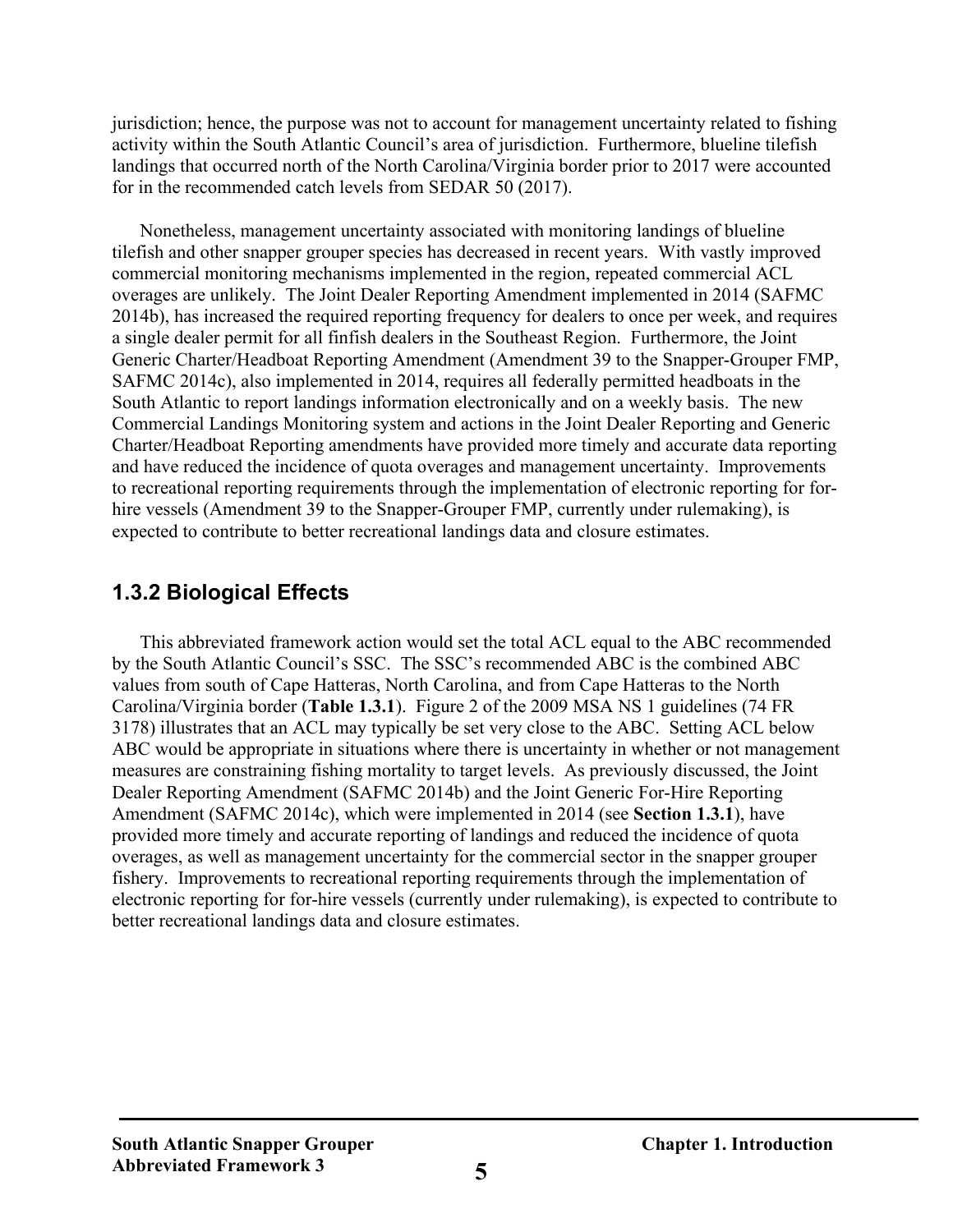The NMFS September 2019 Quarterly Update on the Report to Congress on the Status of U.S. Fisheries indicates that blueline tilefish in the South Atlantic is not undergoing overfishing and is not overfished<sup>[4](#page-10-0)</sup>. Increasing blueline tilefish catch levels as proposed in Abbreviated Framework 3 would not be expected to result in negative biological impacts since overall catch would be constrained to the ACL and accountability measures (AMs) would prevent the ACL and OFL from being exceeded, correct for overages if they occur (if the stock is in an overfished condition), and prevent overfishing. In addition, the proposed increase in the total ACL for blueline tilefish is based on the SSC's recommended ABC for blueline tilefish in the South Atlantic region. BSIA from SEDAR 50 (2017) indicates that the blueline tilefish ACL can be increased without having negative effects on the sustainability of the stock. Furthermore, since the magnitude of the proposed increase in the ACL is relatively small  $(-59,000$  lbs ww), a substantial increase in fishing effort is not expected.

#### *Expected Closure Dates of the Commercial and Recreational Sectors under Proposed ACLs*

#### **Blueline Tilefish Life History** *An Overview*

- Occurs in the Western and Mid-Atlantic Ocean, from Massachusetts to southern Florida and Mexico, including the Gulf of Mexico
- Waters ranging from (98-774 feet) and feed on benthic invertebrates and fishes
- Can live for 43 years
- Spawning occurs at night from March to October, with a peak in May
- Additional information on blueline tilefish biology can be found in Regulatory Amendment 27 to the FMP (SAFMC 2018)

Since 2014, commercial harvest of blueline tilefish has closed between April and August because in-season AMs were triggered to prevent the ACL from being exceeded (**Table 1.3.3**). Assuming there is no increase in fishing effort, the proposed increased commercial ACL under the proposed action is expected to extend future fishing seasons. However, recent changes to blueline tilefish management measures and recent in-season closures would make any commercial season length analysis highly uncertain; hence, only qualitative discussion is presented here.

<span id="page-10-0"></span><sup>4</sup> <https://www.fisheries.noaa.gov/national/population-assessments/fishery-stock-status-updates>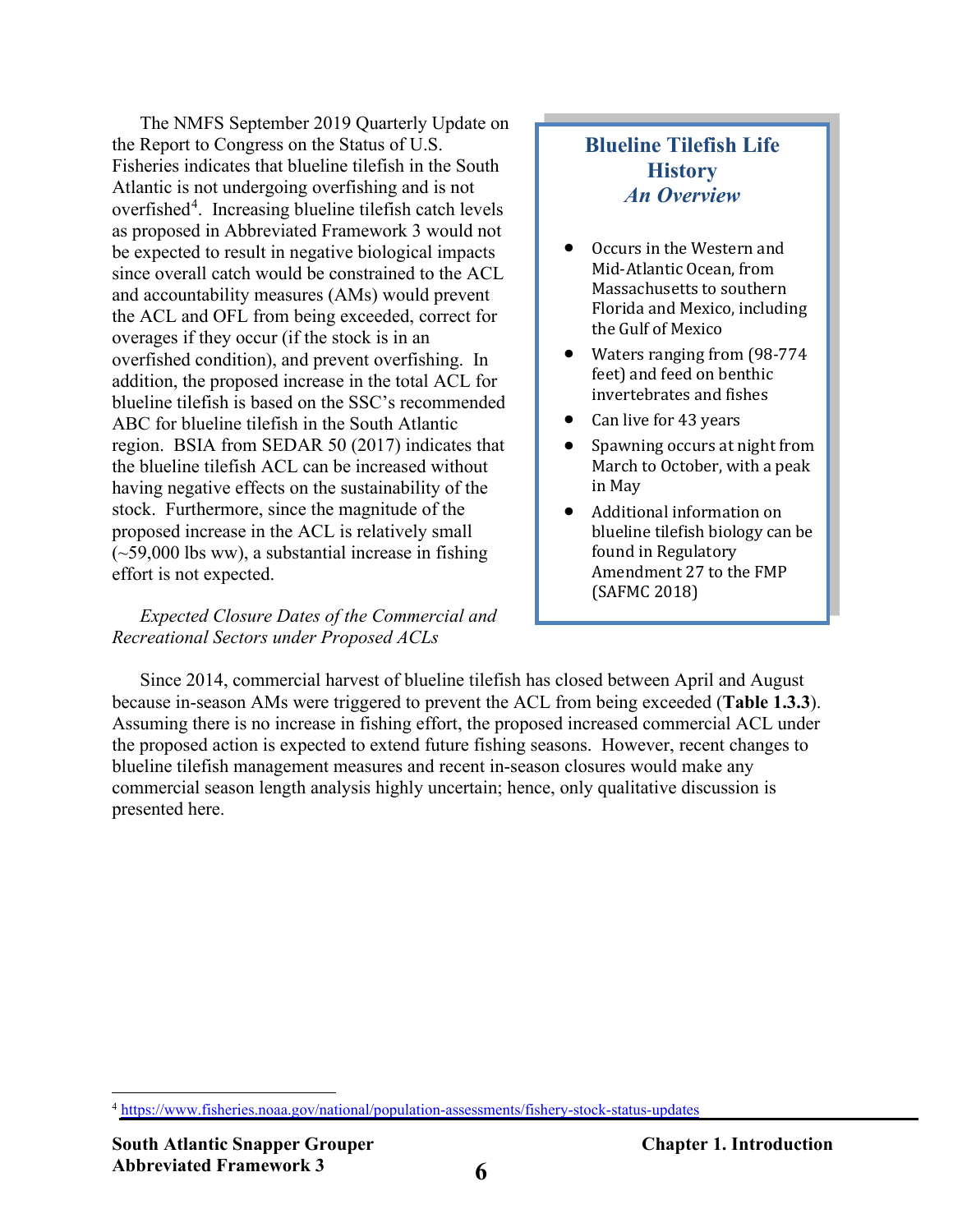| Year | <b>Landings</b> (lbs | ACL     | ACL%  | <b>Closed</b>                       |
|------|----------------------|---------|-------|-------------------------------------|
|      | ww)                  |         |       |                                     |
| 2018 | 93,128               | 87,521  | 106.4 | 8/22/2018                           |
| 2017 | 85,536               | 87,521  |       | 97.7   7/18/17; Re-opened 10/24/17- |
|      |                      |         |       | 11/1/17                             |
| 2016 | 97,798               | 87,521  | 111.7 | $6/1/16$ ; Re-opened $7/13/16$ ;    |
|      |                      |         |       | 8/30/16                             |
| 2015 | 78,900               | 17,841  | 442.2 | 4/7/2015                            |
| 2014 | 156,371              | 112,207 | 139.4 | 6/23/2014                           |

<span id="page-11-0"></span>**Table 1.3.3**. South Atlantic blueline tilefish commercial landings, ACLs, and closure dates in lbs ww from 2014-2018.

Source: Southeast Fisheries Science Center commercial ACL dataset (10/23/18) and in-season monitoring. Note: 2018 landings are preliminary.

The recreational sector for blueline tilefish is closed to harvest in the South Atlantic from January 1 through April 30, and September 1 through December 31, each year. Prior to 2014, blueline tilefish was managed as part of the deepwater complex. Since 2016, the recreational ACL of 87,277 lbs ww has been exceeded (**Table 1.3.4**) but a closure has not occurred because in-season recreational landings are typically not available until after the fishing season (May through August) concludes. However, compared to the recent estimated recreational landings, the proposed increase in the recreational ACL could reduce the likelihood that the ACL would be met during the fixed May through August fishing season, triggering an AM. Additionally, as discussed in **Section 1.3.1**, the Joint Generic Charter/Headboat Reporting Amendment (SAFMC 2014c), requires all federally permitted headboats in the South Atlantic to report landings information electronically and on a weekly basis is expected to contribute to better recreational landings data and closure estimates. The South Atlantic Council is also considering modifications to recreational AMs for snapper grouper species in Regulatory Amendment 31 to the Snapper Grouper FMP (under development), which could improve management of the recreational sector for deep-water species, such as blueline tilefish.

<span id="page-11-1"></span>**Table 1.3.4**. South Atlantic blueline tilefish recreational landings, ACLs, and closure dates in lbs ww from 2014-2018.

| Year | Landings<br>(lbs ww) | ACL     | ACL%  | <b>Closed</b> |
|------|----------------------|---------|-------|---------------|
| 2018 | 116,597              | 87,277  | 133.6 |               |
| 2017 | 153,875              | 87,277  | 176.3 |               |
| 2016 | 185,539              | 87,277  | 212.6 |               |
| 2015 | 44,866               | 17,791  | 252.2 | 6/10/2015     |
| 2014 | 85,883               | 111,893 | 76.8  |               |

Source: SEFSC recreational MRIP CHTS ACL dataset (7/25/19).

Despite recent recreational and commercial sector overages, total South Atlantic blueline tilefish landings in 2018 did not exceed the OFL or the ABC (**Table 1.3.5)**. The proposed increases in the OFL and ABC, and the recreational and commercial ACLs can be expected to extend future fishing seasons and make it less likely that the ACL would be met and an AM is triggered. If a closure were to occur during the open recreational season (May through August) or during the commercial season, there is a chance that there would be blueline tilefish regulatory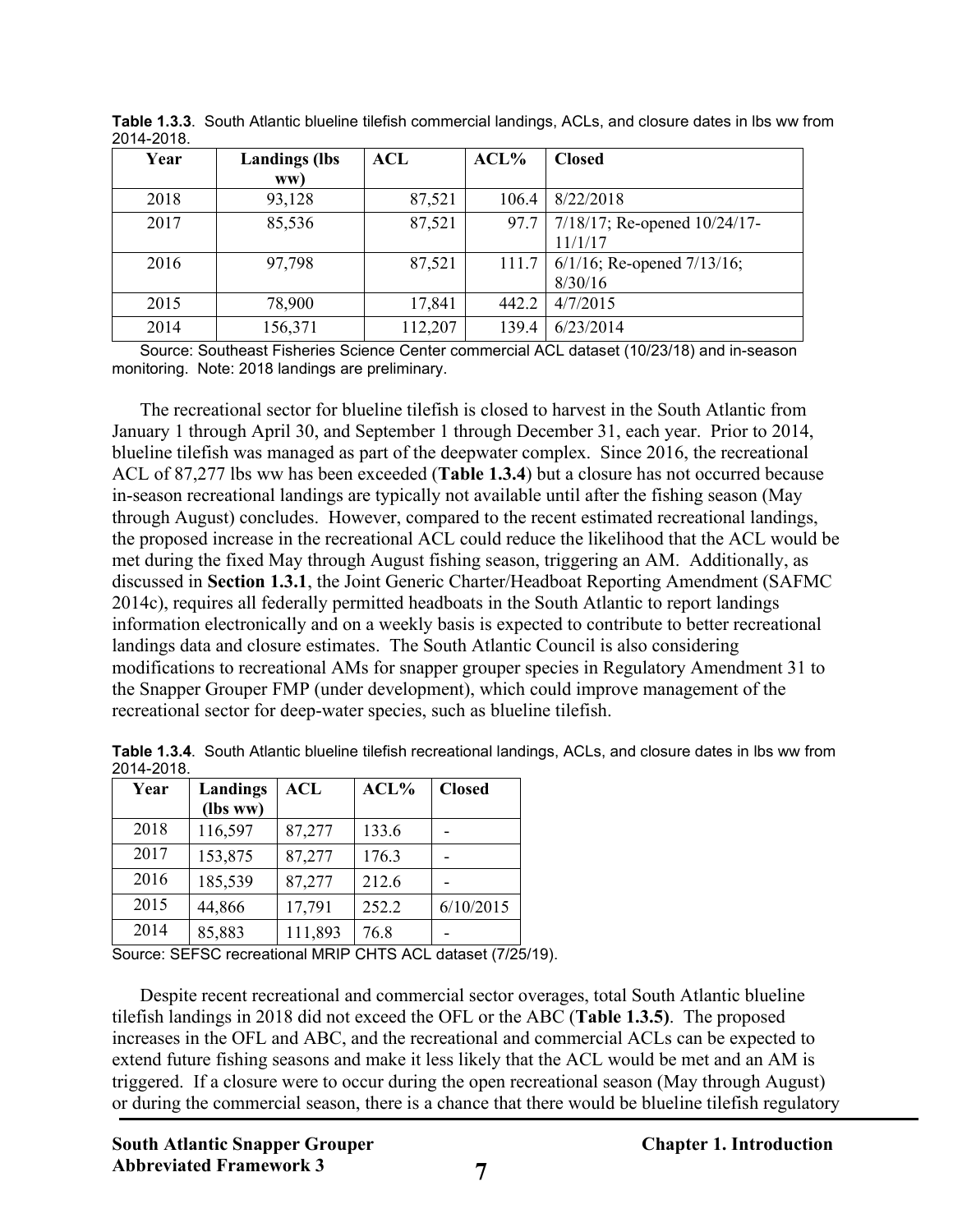discards when fishermen target co-occurring species like snowy grouper. Thus, the biological effects of the increased recreational and commercial ACLs could be positive for blueline tilefish if the reduction in regulatory discards also represents a reduction in fishing effort. However, biological effects could be neutral if fish that were formerly discarded dead were now retained. The proposed increase in the blueline tilefish recreational and commercial ACLs and associated increase in fishing effort could increase discards of co-occurring species if harvest for a cooccurring species was closed when blueline tilefish was open. However, the proposed increase in the ACLs is small, and any negative effects to co-occurring species would be expected to be minimal.

| <b>49.</b> |                                                                                                                                  |         |            |                          |       |         |         |
|------------|----------------------------------------------------------------------------------------------------------------------------------|---------|------------|--------------------------|-------|---------|---------|
|            | <b>OFL</b>                                                                                                                       | ABC     | <b>ACL</b> | <b>Total</b><br>landings | OFL % | $ABC$ % | $ACL\%$ |
| 2018       | 226,500                                                                                                                          | 224,100 | 174,798    | 209,725                  | 92.6  | 93.6    | 120.0   |
| 2017       | 226,500                                                                                                                          | 224,100 | 174,798    | 239,411                  | 105.7 | 106.8   | 137.0   |
| 2016       | 226,500                                                                                                                          | 224,100 | 174,798    | 283,337                  | 125.1 | 126.4   | 162.1   |
| 2015       | 54,612                                                                                                                           | 36,359  | 35,632     | 123,766                  | 226.6 | 340.4   | 347.3   |
| 2014       | 2014 ACL was put in place<br>through emergency rule (79 FR<br>21636 April 17 2014); no ABC or<br>OFL was specified at that time. |         | 224,100    | 242,254                  | N/A   | N/A     | 108.1   |

<span id="page-12-0"></span>**Table 1.3.5**. South Atlantic blueline tilefish OFLs, ABCs, ACLs, and total landings, in lbs ww from 2014- 2019

Source: OFL and ABC: <https://www.st.nmfs.noaa.gov/sis/#no-back-button>

Thus, the proposed action is not expected to substantially change fishing effort or behavior in the blueline tilefish portion of the snapper grouper fishery. Therefore, no substantial adverse biological or population impacts are expected for blueline tilefish or other snapper grouper species due to bycatch.

#### *Effects to Protected Species*

In the December 1, 2016, biological opinion on the snapper grouper fishery, NMFS concluded that the continued authorization of the fishery is not likely to jeopardize the continued existence of the North Atlantic right whale, loggerhead sea turtle Northwest Atlantic distinct population segment (DPS), leatherback sea turtle, Kemp's ridley sea turtle, green sea turtle North Atlantic DPS, green sea turtle South Atlantic DPS, hawksbill sea turtle, smalltooth sawfish U.S. DPS, or Nassau grouper. NMFS also concluded that the continued authorization of the snapper grouper fishery is not likely to adversely affect any other Endangered Species Act-listed species or designated critical habitat in the South Atlantic region, including newly listed giant manta rays and oceanic whitetip sharks.

This action would not modify the way in which the snapper grouper fishery is prosecuted in terms of gear types used. Additionally, the relatively small magnitude of the total ACL increase  $(-59,000$  lbs ww) is not expected to result in changes to fishing behavior or effort that could translate into additional impacts to protected species. While an increased ACL has the potential to increase fishing effort, the small magnitude of the increase is not expected to increase effort in a way that could be distinguished from normal interannual variability in fishing effort.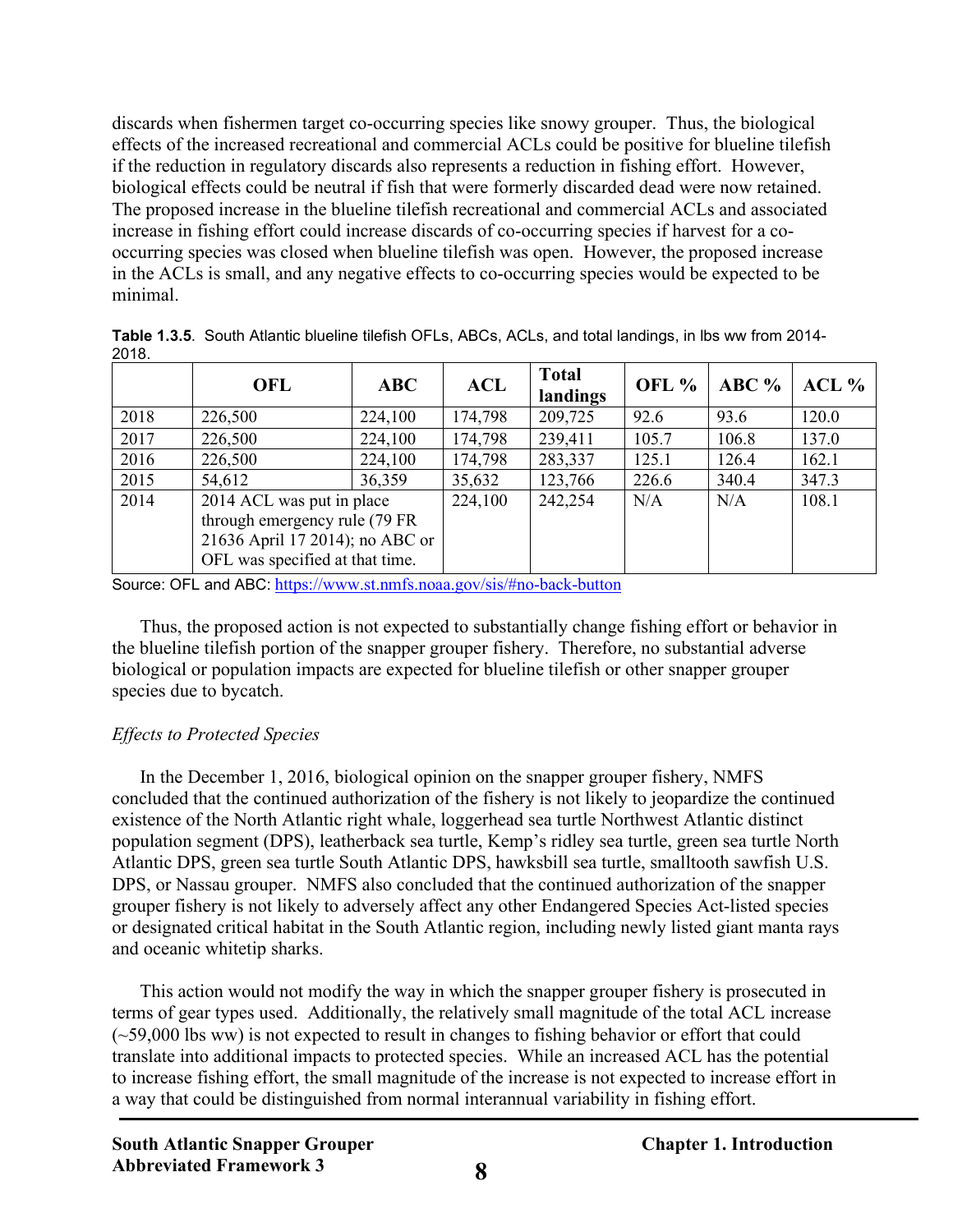Therefore, adverse effects to listed species or critical habitats that were not previously considered are not expected.

#### <span id="page-13-0"></span>**1.3.3 Economic Effects**

The proposed recreational ACL for blueline tilefish in Abbreviated Framework 3 would increase the allowable recreational harvest of blueline tilefish and thus would increase economic benefits for the recreational sector. As recreational catches of blueline tilefish increase, the recreational sector would experience positive economic effects due to increased consumer surplus that would be generated from additional landings of blueline tilefish. Also, should the proposed recreational ACL lead to increased fishing activity, positive economic effects could be incurred by for-hire and other fishing related businesses due to increased angler expenditures and thus increased business revenue. Landings from the recreational sector have met or nearly met the proposed sector ACL for blueline tilefish in recent years (**Table 1.3.4**); therefore, it is assumed that the sector would be able to fully harvest the additional recreational ACL that would be made available by this action.

The proposed commercial ACL for blueline tilefish in Abbreviated Framework 3 would result in economic benefits realized by the commercial sector through increased revenue generated by additional landings of the species. In addition to the increase in revenue, the commercial sector may also experience indirect effects through a prolonged season for blueline tilefish under the proposed action, which would be beneficial for both those who harvest blueline tilefish as well as seafood dealers, as a longer season would provide a source of potential revenue for commercial participants during trips occurring later in the fishing year and additional product for seafood dealers to sell to and maintain customers. Landings from the commercial sector have met or nearly met the proposed sector ACL for blueline tilefish in recent years (**Table 1.3.3**); therefore, it is assumed that the sector would be able to fully harvest the additional commercial ACL that would be made available by this action.

#### <span id="page-13-1"></span>**1.3.4 Social Effects**

In general, management measures that increase the number of fish a fisherman can land are expected to be more beneficial to fishermen and fishing communities by increasing access to the resource, so long as overharvest is not occurring to negatively affect the stock in the long term. However, the ACL for any stock does not directly affect resource users unless the ACL is met or exceeded, in which case AMs that restrict or close harvest can result in negative direct social effects for commercial, for-hire, and private recreational fishermen. While the negative effects are usually short-term, they may at times induce other indirect effects through changes in fishing behavior or business operations that could have long-term social effects. Higher ACLs lower the possibility of triggering AMs and thus provide for greater short-term social benefits, assuming landings and effort information are up-to-date and accurate to allow sustainable harvest. Adjustments to an ACL based on updated information from a stock assessment would be the most beneficial in the long-term to fishermen and fishing communities, because ACLs would be based on current conditions.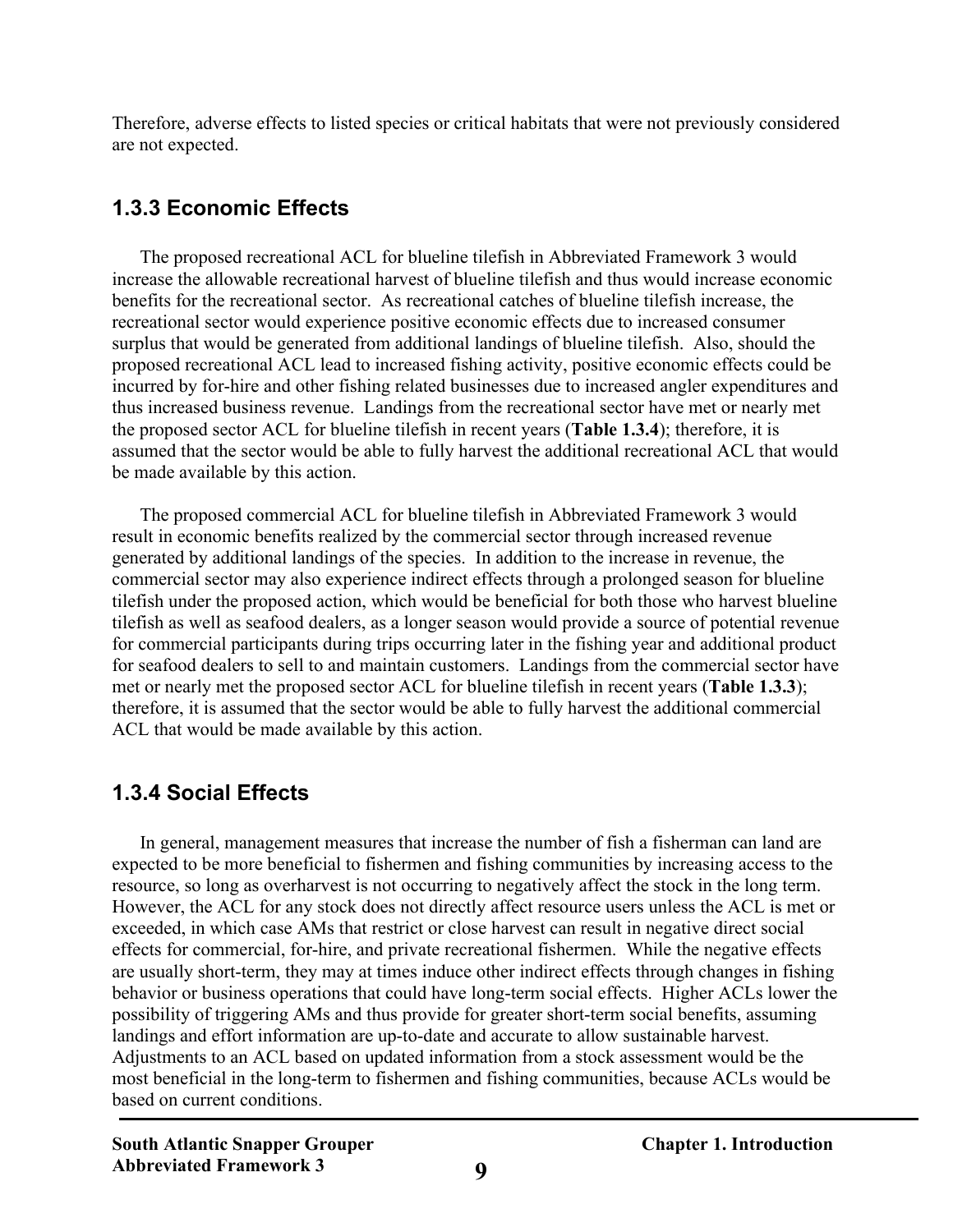The proposed blueline tilefish ACLs would increase access for the commercial and recreational sectors, which have both met or exceeded their sector ACLs in recent years (**Tables 1.3.3** and **1.3.4**). This has triggered AMs that have resulted in harvest closures, resulting in short-term negative effects to fishermen and fishing communities. Based on historical landings, it is expected that both sectors would be able to fully harvest their proposed ACL. The increase in access associated with a higher ACL is expected to be beneficial to commercial, for-hire, and private recreational fishermen and associated fishing communities because it may extend the fishing season longer than under the current ACL. By allowing additional harvest of blueline tilefish under an increased ACL there would be positive social effects associated with revenue generated for charter/headboat, retail business, and commercial businesses when compared to not revising the ACL.

Overall, if the revised ACL ensures sustainable harvest of blueline tilefish as envisioned, there would be long-term positive social effects throughout the blueline tilefish portion of the snapper grouper fishery in the form of consistent access to the resource.

### <span id="page-14-0"></span>**1.4 South Atlantic Council's Conclusion**

#### Public Comments and Recommendations.

A public hearing for this abbreviated framework amendment was held during the South Atlantic Council's December 2019 meeting. No written comments were received in advance of, or during, the public comment session.

The Snapper Grouper Advisory Panel (AP) received a briefing on this abbreviated framework amendment at their October 9-11, 2019, meeting. The AP had no comments or recommendations.

At their October 15-17, 2019, meeting, the South Atlantic Council's SSC discussed and reaffirmed their position that the OFL and ABC for the northern and southern portion of the stock would be combined to arrive at an overall OFL and ABC for blueline tilefish.

#### The South Atlantic Council's Rationale for their Choice for Action.

The South Atlantic Council is adjusting fishing levels for blueline tilefish in the South Atlantic based on the SSC's updated ABC recommendation for the South Atlantic region developed as part of SEDAR 50 (2017), in combination with the approved ABC workgroup recommendations for the area north of Cape Hatteras, North Carolina.

The SSC's ABC recommendation is below the OFL for blueline tilefish in the South Atlantic to address scientific uncertainty. During their September and December 2019 meeting, the South Atlantic Council discussed the NS 1 guidelines regarding setting the ACL below the ABC. The South Atlantic Council reaffirmed their intent to set ACL equal to ABC considering the following factors that contribute to reducing management uncertainty: 1) ACLs, and commercial and recreational management measures for blueline tilefish, have been established in the Mid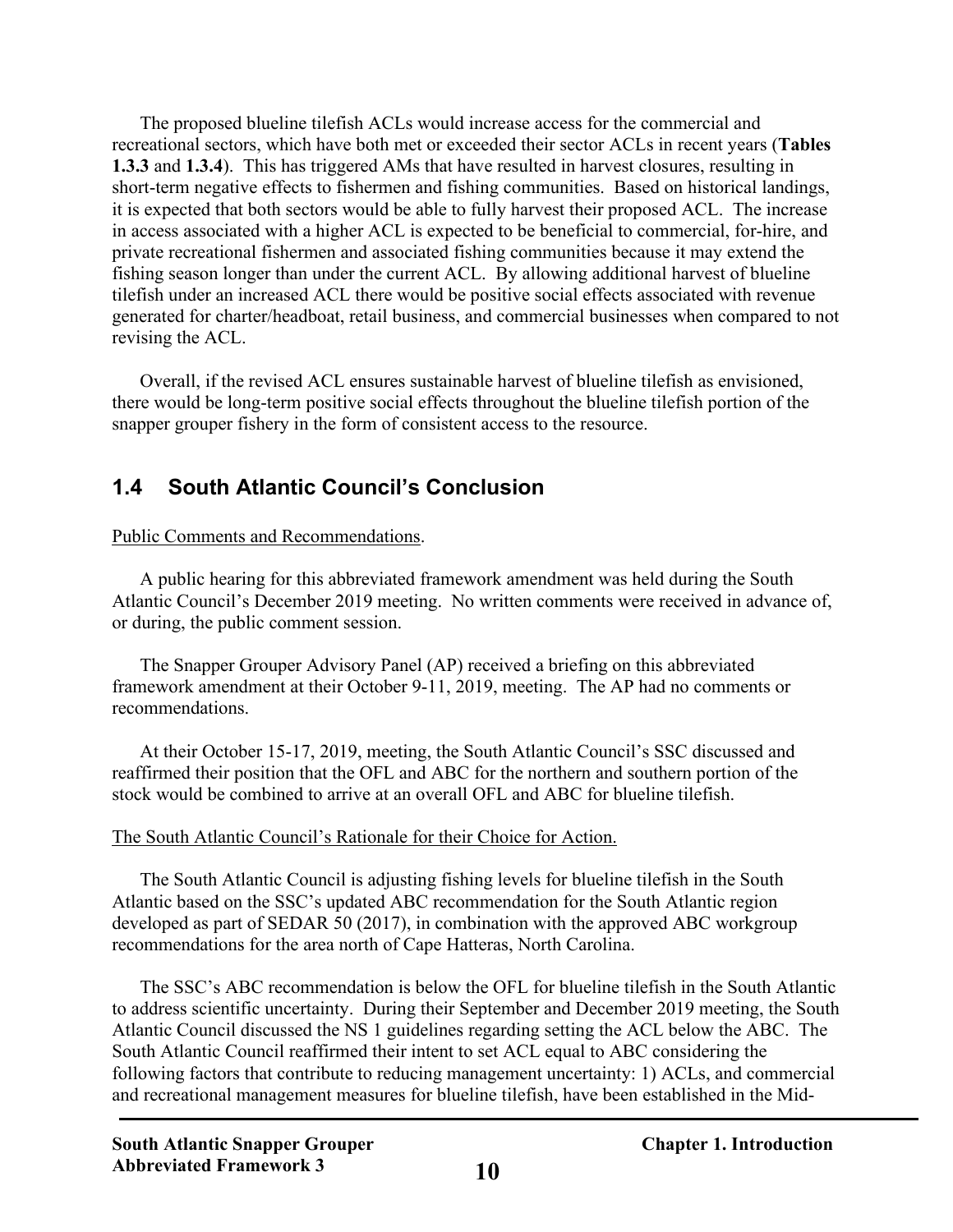Atlantic region making the previously implemented 2% set-aside between the ACL and ABC in the South Atlantic unnecessary; 2) ABC recommendations for the area between Cape Hatteras, North Carolina, and the North Carolina/Virginia border account for previous blueline tilefish catches in the mid-Atlantic region; 3) changes to state regulations in Florida will improve regulatory consistency (effective July 1, 2019, the Florida Fish and Wildlife Conservation Commission, required a restricted species endorsement and a federal permit to commercially harvest blueline tilefish in Florida state waters); 4) improvements to recreational reporting requirements through the implementation of electronic reporting for for-hire vessels (currently under rulemaking), is expected to contribute to better recreational landings data and closure estimates, thus reducing management uncertainty; and 5) revisions to AMs for the recreational sector of the snapper grouper fishery through Regulatory Amendment 31 to the Snapper Grouper FMP (currently under development) to address uncertainty in the estimates of recreational catch and increase standardization of AMs across species, as well as improve predictability and stability of fishing seasons. These actions could improve management of the recreational sector for deep-water species, such as blueline tilefish.

The proposed action to adjust fishing levels for blueline tilefish in the South Atlantic region would best meet the objectives of the Snapper Grouper FMP, as amended, while complying with the requirements of the MSA and other applicable law.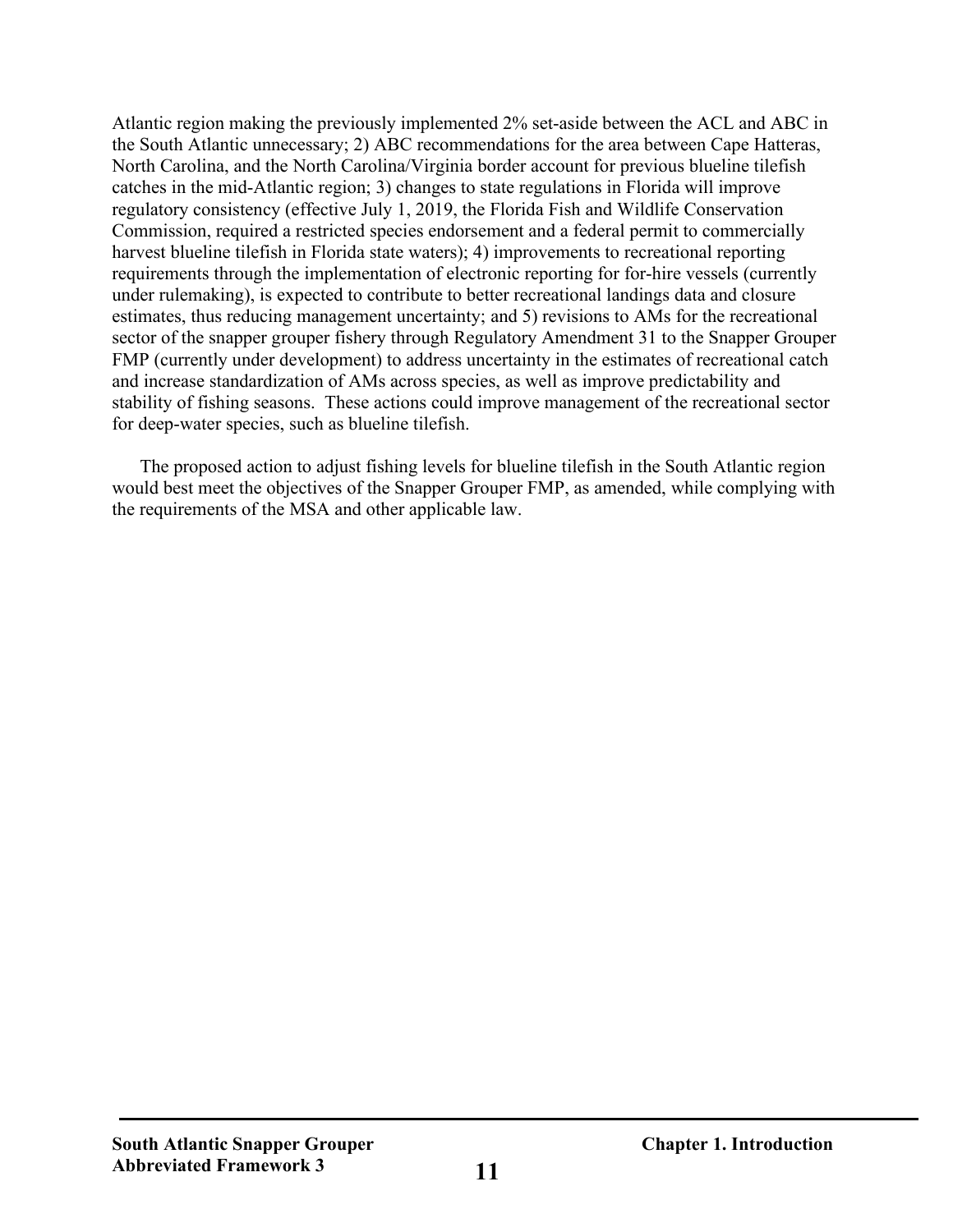# <span id="page-16-0"></span>**Chapter 2. Regulatory Impact Review**

#### **Introduction**

The National Marine Fisheries Service (NMFS) requires a Regulatory Impact Review (RIR) for all regulatory actions that are of public interest to satisfy our obligations under Executive Order (E.O.) 12866, as amended. In conjunction with the analysis of direct and indirect effects in the "Environmental Consequences" section of this Amendment, the RIR: 1) provides a comprehensive review of the level and incidence of impacts associated with a regulatory action; 2) provides a review of the problems and policy objectives prompting the regulatory proposals and an evaluation of the major alternatives which could be used to solve the problem; and 3) ensures that the regulatory agency systematically and comprehensively considers all available alternatives so that the public welfare can be enhanced in the most efficient and cost effective way. The RIR also serves as the basis for determining whether any proposed regulations are a "significant regulatory action" under certain criteria provided in E.O. 12866. In addition, the RIR provides some information that may be used in conducting an analysis of the effects on small entities pursuant to the Regulatory Flexibility Act (RFA). This RIR analyzes the effects this regulatory action would be expected to have on the recreational and commercial sectors of the South Atlantic snapper grouper fishery.

### **Problems and Objectives**

The problems and objectives for the proposed actions are presented in **Sections 1.1** and **1.2** of this amendment and are incorporated herein by reference.

### **Description of Fisheries**

A description of recreational and commercial sectors in the snapper grouper fishery of the South Atlantic region is provided in Vision Blueprint Regulatory Amendments 26 and 27 to the Fishery Management Plan for the Snapper Grouper Fishery of the South Atlantic Region and is incorporated herein by reference (SAFMC 2018a, SAFMC 2018b, both currently under rulemaking).

#### **Effects of Management Measures**

The revised recreational annual catch limit (ACL) for blueline tilefish would increase the allowable recreational harvest of blueline tilefish and thus would increase economic benefits for the recreational sector. As recreational catches of blueline tilefish increase, the recreational sector would experience positive economic effects due to increased consumer surplus that would be generated from additional landings of blueline tilefish. Also, should the proposed recreational ACL lead to increased fishing activity, positive economic effects could be incurred by for-hire and other fishing related businesses due to increased angler expenditures and thus increased business revenue. Landings from the recreational sector have met or nearly met the proposed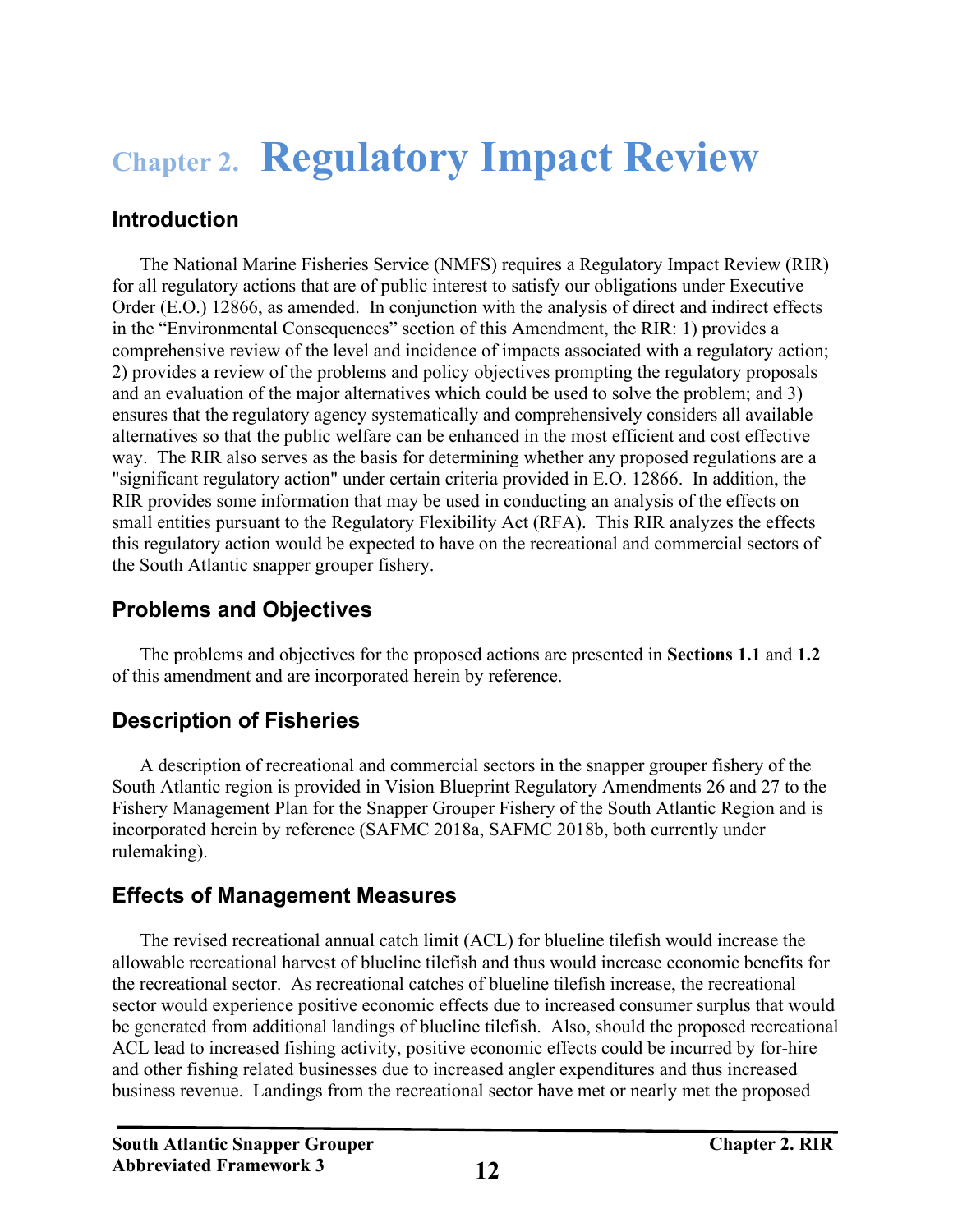sector ACL for blueline tilefish in recent years; therefore, it is assumed that the sector would be able to fully harvest the additional recreational ACL that would be made available by this action.

The revised commercial ACL for blueline tilefish would result in economic benefits realized by the commercial sector through increased revenue generated by additional landings of the species. In addition to the increase in revenue, the commercial sector may also experience indirect effects through a prolonged season for blueline tilefish under the proposed action which would be beneficial for both those who harvest blueline tilefish as well as seafood dealers, as a longer season would provide a source of potential revenue for commercial participants during trips occurring later in the fishing year and additional product for seafood dealers to sell to and maintain customers. Landings from the commercial sector have met or nearly met the proposed sector ACL for blueline tilefish in recent years; therefore, it is assumed that the sector would be able to fully harvest the additional commercial ACL that would be made available by this action.

### **Public Costs of Regulations**

The preparation, implementation, enforcement, and monitoring of this or any federal action involves the expenditure of public and private resources, which can be expressed as costs associated with the regulations. Costs to the private sector are discussed in the effects of management measures. Estimated public costs associated with this action include:

| South Atlantic Fishery Management Council (South Atlantic Council) costs of document |          |
|--------------------------------------------------------------------------------------|----------|
| preparation, meetings, public hearings, and information dissemination                | \$10,000 |
| NMFS administrative costs of document preparation, meetings and review               | \$10,000 |
| <b>TOTAL</b>                                                                         | \$20,000 |

The estimate provided above does not include any law enforcement costs. Any enforcement duties associated with this action would be expected to be covered under routine enforcement costs rather than an expenditure of new funds. The South Atlantic Council and NMFS administrative costs directly attributable to this amendment and the rulemaking process would be incurred prior to the effective date of the final rule implementing this amendment.

## **Net Benefits of Regulatory Action**

It is important to specify the time period being considered when evaluating benefits and costs. According to the Office of Management and Budget's Frequently Asked Questions regarding Circular A-4,<sup>[5](#page-17-0)</sup> "When choosing the appropriate time horizon for estimating costs and benefits, agencies should consider how long the regulation being analyzed is likely to have resulting effects. The time horizon begins when the regulatory action is implemented and ends when those effects are expected to cease. Ideally, analysis should include all future costs and benefits. Here as elsewhere, however, a 'rule of reason' is appropriate, and the agency should consider for how long it can reasonably predict the future and limit its analysis to this time

<span id="page-17-0"></span><sup>&</sup>lt;sup>5</sup> See p. 4 at [https://obamawhitehouse.archives.gov/sites/default/files/omb/assets/OMB/circulars/a004/a-4\\_FAQ.pdf](https://obamawhitehouse.archives.gov/sites/default/files/omb/assets/OMB/circulars/a004/a-4_FAQ.pdf)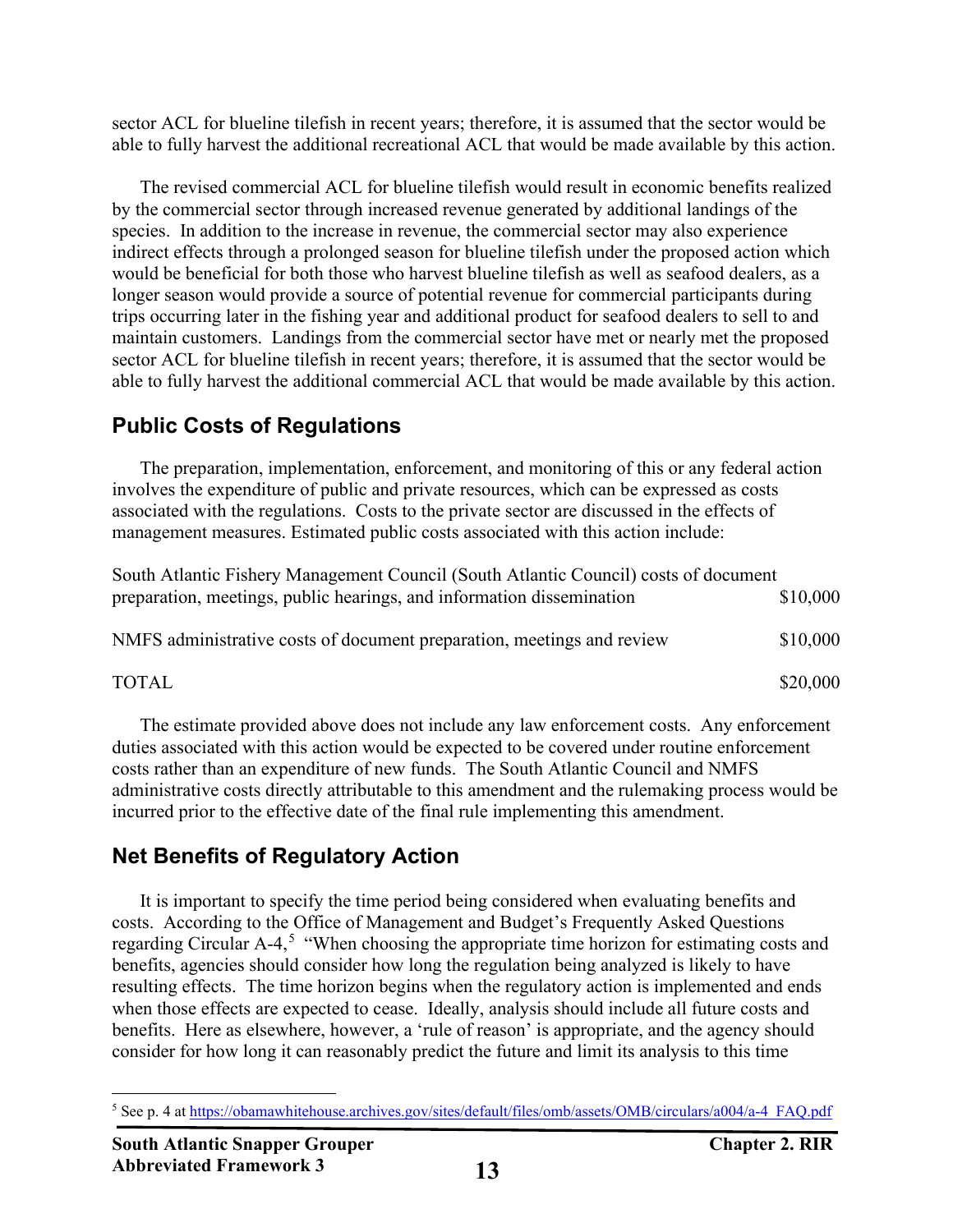period. Thus, if a regulation has no predetermined sunset provision, the agency will need to choose the endpoint of its analysis on the basis of a judgment about the foreseeable future."

For current purposes, the reasonably "foreseeable future" is considered to be the next 5 years. There are two primary reasons for considering the next 5 years the appropriate time period for evaluating the benefits and costs of this regulatory action rather than a longer (or shorter) time period. First, this regulatory action does not include a predetermined sunset provision. Second, based on the history of management in the snapper-grouper fishery in the South Atlantic, regulations such as those considered in this amendment are often revisited within 5 years or so.

The estimated non-discounted public costs resulting from the regulation are \$20,000 (2018 dollars). The costs resulting from the amendment and the associated rulemaking process should not be discounted as they will be incurred prior to the effective date of the final rule. There are no quantified net changes in economic benefits for this action. However, a qualitative analysis of the economic effects of this amendment, as discussed in **Section 1.3.2**, indicates a relatively large positive economic effects as to likely outweigh the quantified public cost. Based on these qualitative and quantitative analyses of economic effects, this regulatory action is expected to increase net benefits to the Nation.

## **Determination of Significant Regulatory Action**

Pursuant to E.O. 12866, a regulation is considered a "significant regulatory action" if it is likely to result in: 1) an annual effect of \$100 million or more or adversely affect in a material way the economy, a sector of the economy, productivity, competition, jobs, the environment, public health or safety, or State, local, or tribal governments or communities; 2) create a serious inconsistency or otherwise interfere with an action taken or planned by another agency; 3) materially alter the budgetary impact of entitlements, grants, user fees, or loan programs or the rights or obligations of recipients thereof; or 4) raise novel legal or policy issues arising out of legal mandates, the President's priorities, or the principles set forth in this executive order. Based on the information provided above, these actions have been determined to not be economically significant for the purposes of E.O. 12866.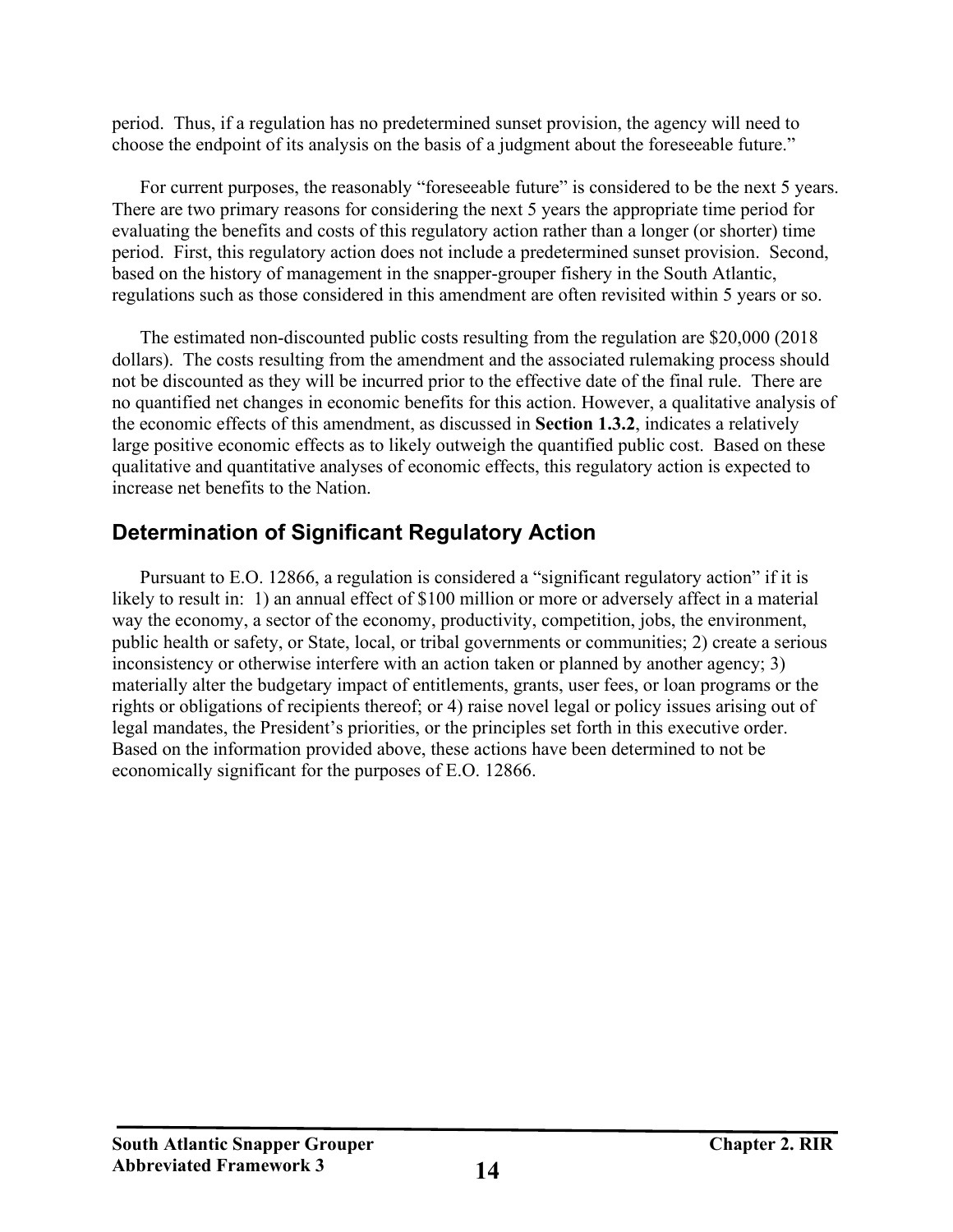# <span id="page-19-0"></span>Chapter 3. **Regulatory Flexibility Act Analysis**

### <span id="page-19-1"></span>**3.1 Introduction**

The purpose of the Regulatory Flexibility Act (RFA) is to establish a principle of regulatory issuance that agencies shall endeavor, consistent with the objectives of the rule and of applicable statutes, to fit regulatory and informational requirements to the scale of businesses, organizations, and governmental jurisdictions subject to regulation. To achieve this principle, agencies are required to solicit and consider flexible regulatory proposals and to explain the rationale for their actions to assure that such proposals are given serious consideration. The RFA does not contain any decision criteria; instead, the purpose of the RFA is to inform the agency, as well as the public, of the expected economic impacts of various alternatives contained in the fishery management plan (FMP) or amendment (including framework management measures and other regulatory actions). The RFA is also intended to ensure that the agency considers alternatives that minimize the expected impacts while meeting the goals and objectives of the FMP and applicable statutes.

With certain exceptions, the RFA requires agencies to conduct a regulatory flexibility analysis for each proposed rule. The regulatory flexibility analysis is designed to assess the impacts various regulatory alternatives would have on small entities, including small businesses, and to determine ways to minimize those impacts. In addition to analyses conducted for the RIR, the regulatory flexibility analysis provides: 1) a statement of the reasons why action by the agency is being considered; 2) a succinct statement of the objectives of, and legal basis for the proposed rule; 3) a description and, where feasible, an estimate of the number of small entities to which the proposed rule will apply; 4) a description of the projected reporting, record-keeping, and other compliance requirements of the proposed rule, including an estimate of the classes of small entities which will be subject to the requirements of the report or record; 5) an identification, to the extent practicable, of all relevant Federal rules which may duplicate, overlap, or conflict with the proposed rule; and 6) a description of any significant alternatives to the proposed rule which accomplish the stated objectives of applicable statutes and which minimize any significant economic impact of the proposed rule on small entities.

Additional information on affected entities and expected economic effects of the proposed action may be found in Chapter 2.

#### <span id="page-19-2"></span>**3.2 Statement of the Need for, Objective of, and Legal Basis for the Proposed Action**

The *purpose* of this abbreviated framework action is to update the annual catch limits (ACL) and recreational annual catch target for blueline tilefish in the South Atlantic region based on the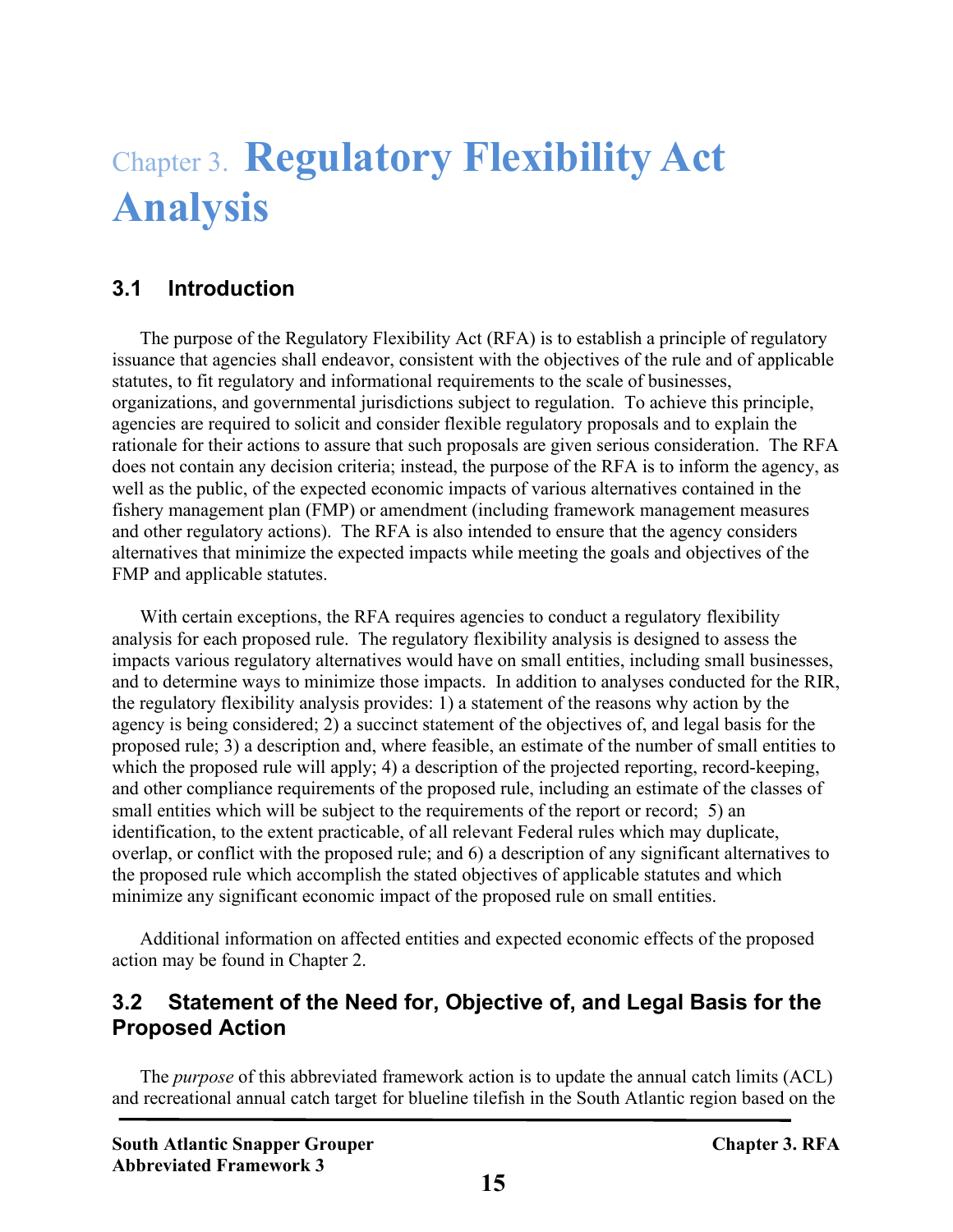results of the most recent stock assessment. This abbreviated framework action addresses the need to ensure that ACLs for blueline tilefish management measures are based on the best scientific information available in order to achieve and maintain optimum yield and to prevent overfishing while minimizing, to the extent practicable, adverse social and economic effects.

The Magnuson-Stevens Fishery Conservation and Management Act provides the statutory basis for this proposed action.

#### <span id="page-20-0"></span>**3.3 Description and Estimate of the Number of Small Entities to which the Proposed Action would Apply**

The proposed action would directly affect federally permitted commercial fishermen fishing for blueline tilefish in the South Atlantic. Recreational anglers fishing for blueline tilefish would be directly affected by the proposed action, but anglers are not considered business entities under the RFA. For-hire vessels (charter vessels and headboats) would also be affected by this action, but only in an indirect way. For-hire businesses operate in the recreational sector, but these businesses only sell fishing services to recreational anglers. Even though expectations of successful fishing, however defined, likely factor into the decision by anglers to purchase these services, for-hire vessels provide a platform for the opportunity to fish and not a guarantee to catch or harvest any species. Because the effects on for-hire vessels would be indirect, they are outside the scope of the RFA. Therefore, the proposed action would directly affect only commercial vessels fishing for blueline tilefish in the South Atlantic.

For RFA purposes only, the National Marine Fisheries Service has established a small business size standard for businesses, including their affiliates, whose primary industry is commercial fishing (see 50 CFR § 200.2). A business primarily engaged in commercial fishing (NAICS code 11411) is classified as a small business if it is independently owned and operated, is not dominant in its field of operation (including affiliates), and has combined annual receipts not in excess of \$11 million for all its affiliated operations worldwide.

As of October 7, 2019, there were 527 valid or renewable Federal South Atlantic snapper grouper unlimited permits and 104 valid or renewable 225-lb trip limited permits. From 2014 through 2018, an average of 143 vessels per year landed blueline tilefish in the South Atlantic. These vessels, combined, averaged 716 trips per year in the South Atlantic on which blueline tilefish were landed and 4,400 trips in the South Atlantic that did not land any blueline tilefish or trips that were taken outside the South Atlantic regardless of the species caught. The average annual total dockside revenues were approximately \$0.03 million from blueline tilefish, \$1.89 million from other species co-harvested with blueline tilefish (on the same trips), and \$8.95 million from trips in the South Atlantic on which no blueline tilefish were harvested or trips that occurred outside the South Atlantic regardless of the species caught. Total average annual revenue from all species landed by vessels harvesting blueline tilefish in the South Atlantic was approximately \$11.15 million, or \$78,000 per vessel. These vessels generated approximately 2.83% of their total fishing revenues from blueline tilefish.

Based on the foregoing revenue information, all commercial vessels affected by the proposed action may be considered to be small entities.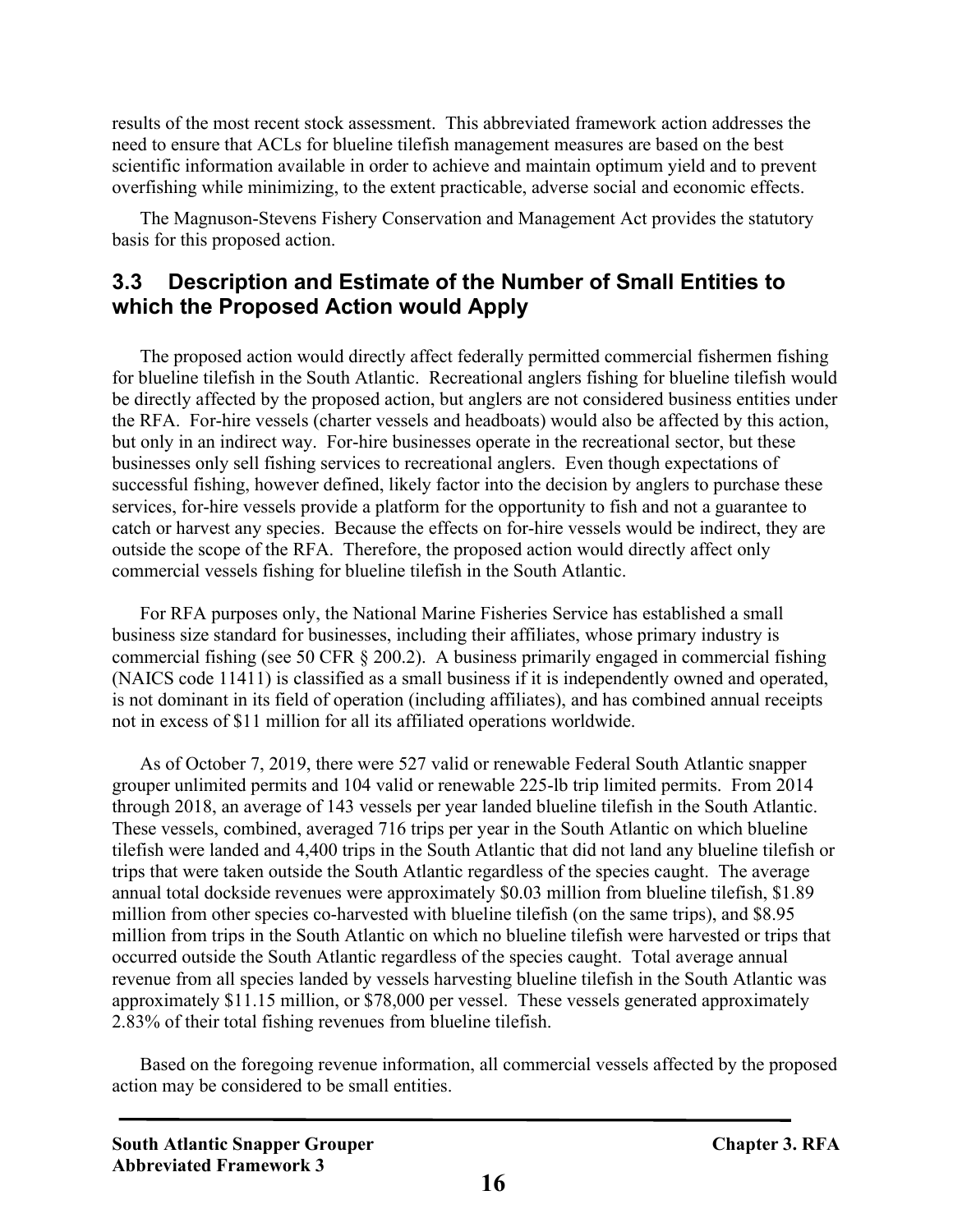#### <span id="page-21-0"></span>**3.4 Description of the Projected Reporting, Record-keeping and Other Compliance Requirements of the Proposed Action**

No duplicative, overlapping, or conflicting Federal rules have been identified with this abbreviated framework amendment.

#### <span id="page-21-1"></span>**3.5 Identification of All Relevant Federal Rules, which may Duplicate, Overlap or Conflict with the Proposed Action**

The abbreviated framework amendment would not introduce any changes to reporting and record-keeping and other compliance requirements which are currently required.

#### <span id="page-21-2"></span>**3.6 Significance of Economic Impacts on a Substantial Number of Small Entities**

#### **Substantial Number of Small Entities Criterion**

All directly affected entities have been determined, for the purpose of this analysis, to be small entities. Therefore, the abbreviated framework amendment would affect a substantial number of small entities.

#### **Significant Economic Impact Criterion**

The outcome of "significant economic impact" can be ascertained by examining two issues: disproportionality and profitability.

Disproportionality: Do the regulations place a substantial number of small entities at a significant competitive disadvantage to large entities?

All entities that are expected to be directly affected by this abbreviated framework amendment are considered small entities, so the issue of disproportional effects on small versus large entities does not presently arise.

Profitability: Do the regulations significantly reduce profit for a substantial number of small entities?

The proposed action would increase the total ACL and consequently the commercial ACL for the South Atlantic blueline tilefish. The proposed commercial ACL would be increased from approximately 86,000 pounds whole weight (lbs ww) in 2019 to approximately 117,000 lbs ww in 2020 through 2022. This commercial ACL increase would be expected to increase revenues and likely profits. Therefore, the proposed action would not significantly reduce profit for a substantial number of small entities.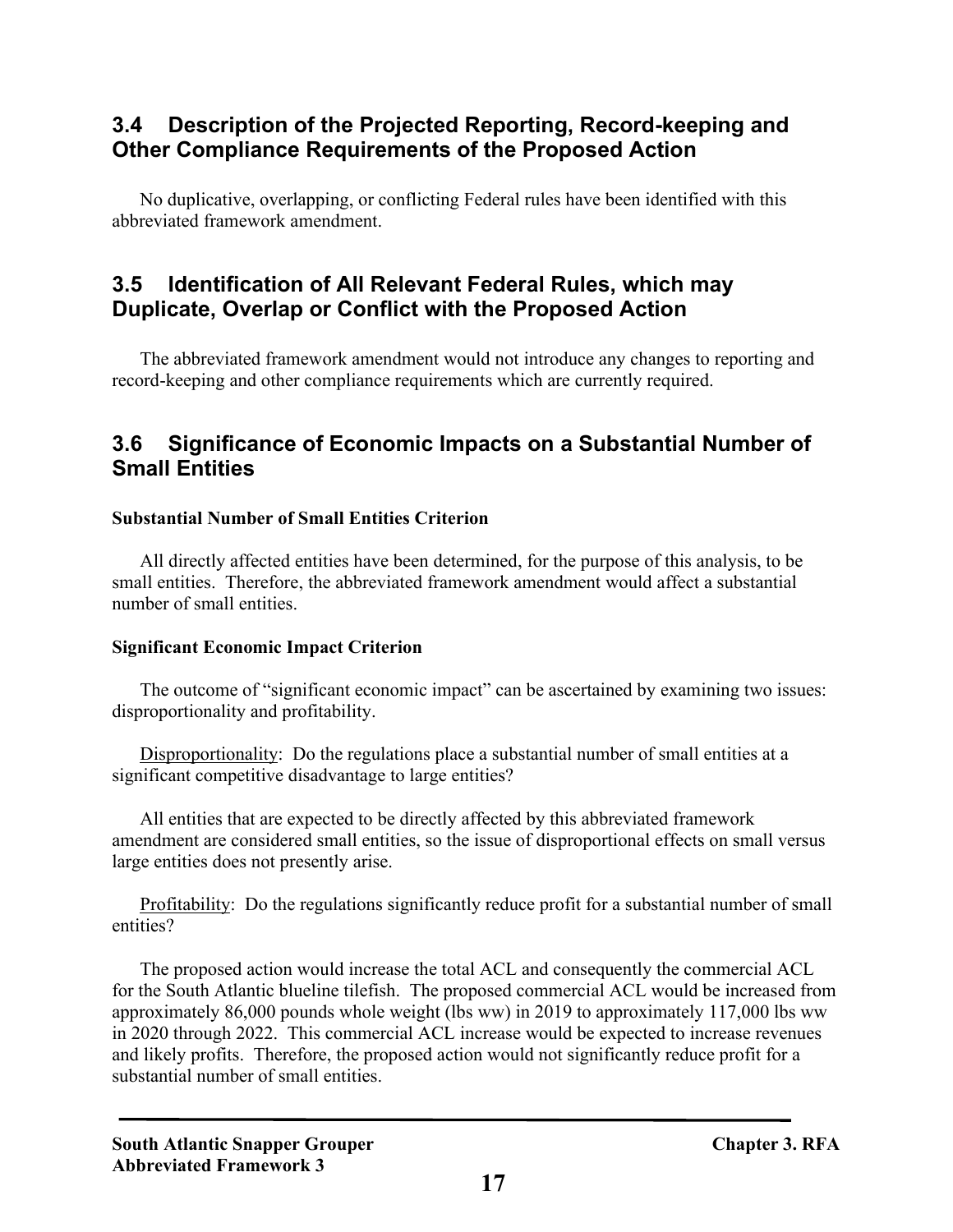## <span id="page-22-0"></span>**3.7 Description of the Significant Alternatives to the Proposed Action and Discussion of How the Alternatives Attempt to Minimize Economic Impacts on Small Entities**

The abbreviated framework amendment has only one alternative total (and commercial) ACLs for 2020 through 2022, in addition to the status quo, for the South Atlantic blueline tilefish. The proposed commercial ACL is based on the recommendation of the South Atlantic Fishery Management Council's Scientific and Statistical Committee.

Because the proposed action for blueline tilefish would result in revenue and likely profit increases and thus, would not result in significant adverse economic impacts to a substantial number of small entities, the issue of significant alternatives to the proposed action for blueline tilefish is not relevant.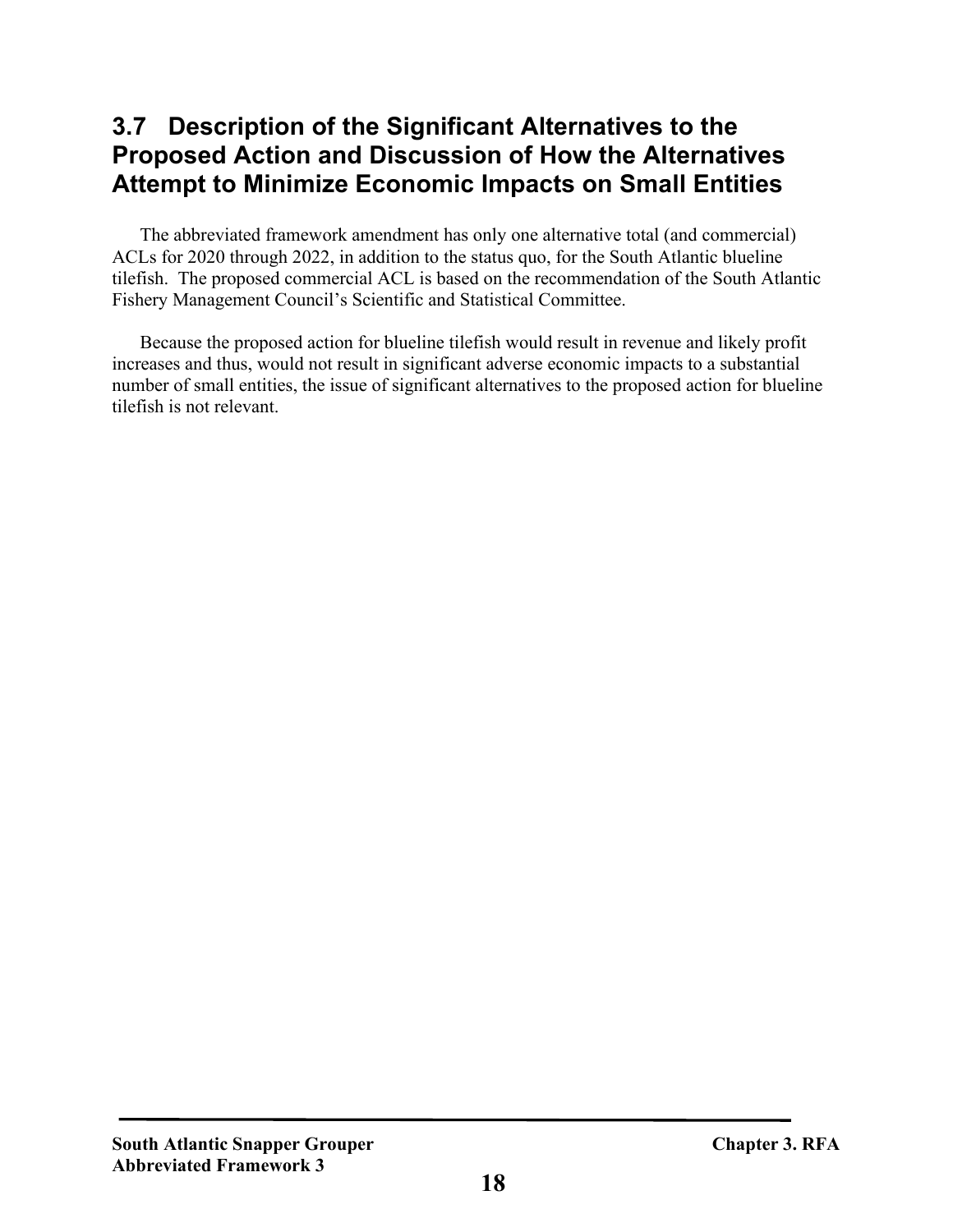## <span id="page-23-0"></span>**Chapter 4. References**

- MAFMC 2017. Amendment 6 to the Fishery Management Plan for the Tilefish Fishery of the Mid-Atlantic Region with Environmental Assessment, Initial Regulatory Flexibility Analysis. Mid-Atlantic Fishery Management Council, 800 North State Street, Suite 201, Dover, DE 19901.
- SAFMC 2013. Amendment 27 to the Fishery Management Plan for the Snapper Grouper Fishery of the South Atlantic Region with Environmental Assessment, Regulatory Flexibility Analysis, Regulatory Impact Review, and Social Impact Assessment/Fishery Impact Statement. South Atlantic Fishery Management Council, 4055 Faber Place Drive, Ste 201, Charleston, S.C. 29405.
- SAFMC 2014a. Amendment 32 to the Fishery Management Plan for the Snapper Grouper Fishery of the South Atlantic Region with Environmental Assessment, Regulatory Flexibility Analysis, Regulatory Impact Review, and Social Impact Assessment/Fishery Impact Statement. South Atlantic Fishery Management Council, 4055 Faber Place Drive, Ste 201, Charleston, S.C. 29405.
- SAFMC 2014b. Modifications to Federally Permitted Seafood Dealer Reporting Requirements with Environmental Assessment, Regulatory Flexibility Analysis, Regulatory Impact Review, and Social Impact Assessment/Fishery Impact Statement. South Atlantic Fishery Management Council, 4055 Faber Place Drive, Ste 201, Charleston, S.C. 29405.
- SAFMC 2014c. Joint South Atlantic/Gulf of Mexico Generic Charter/Headboat Reporting in the South Atlantic Amendment (Amendment 39 to the Fishery Management Plan for the Snapper Grouper Fishery of the South Atlantic Region) with Environmental Assessment, Regulatory Flexibility Analysis, Regulatory Impact Review, and Social Impact Assessment/Fishery Impact Statement. South Atlantic Fishery Management Council, 4055 Faber Place Drive, Ste 201, Charleston, S.C. 29405.
- SAFMC 2016. Regulatory Amendment 25 to the Fishery Management Plan for the Snapper Grouper Fishery of the South Atlantic Region with Environmental Assessment, Regulatory Flexibility Analysis, Regulatory Impact Review. South Atlantic Fishery Management Council, 4055 Faber Place Drive, Ste 201, Charleston, S.C. 29405.
- SAFMC 2018a. Vision Blueprint Regulatory Amendment 26 to the Fishery Management Plan for the Snapper Grouper Fishery of the South Atlantic Region with Environmental Assessment, Regulatory Flexibility Analysis, Regulatory Impact Review, and Social Impact Assessment/Fishery Impact Statement. South Atlantic Fishery Management Council, 4055 Faber Place Drive, Ste 201, Charleston, S.C. 29405.
- SAFMC 2018b. Vision Blueprint Regulatory Amendment 27 to the Fishery Management Plan for the Snapper Grouper Fishery of the South Atlantic Region with Environmental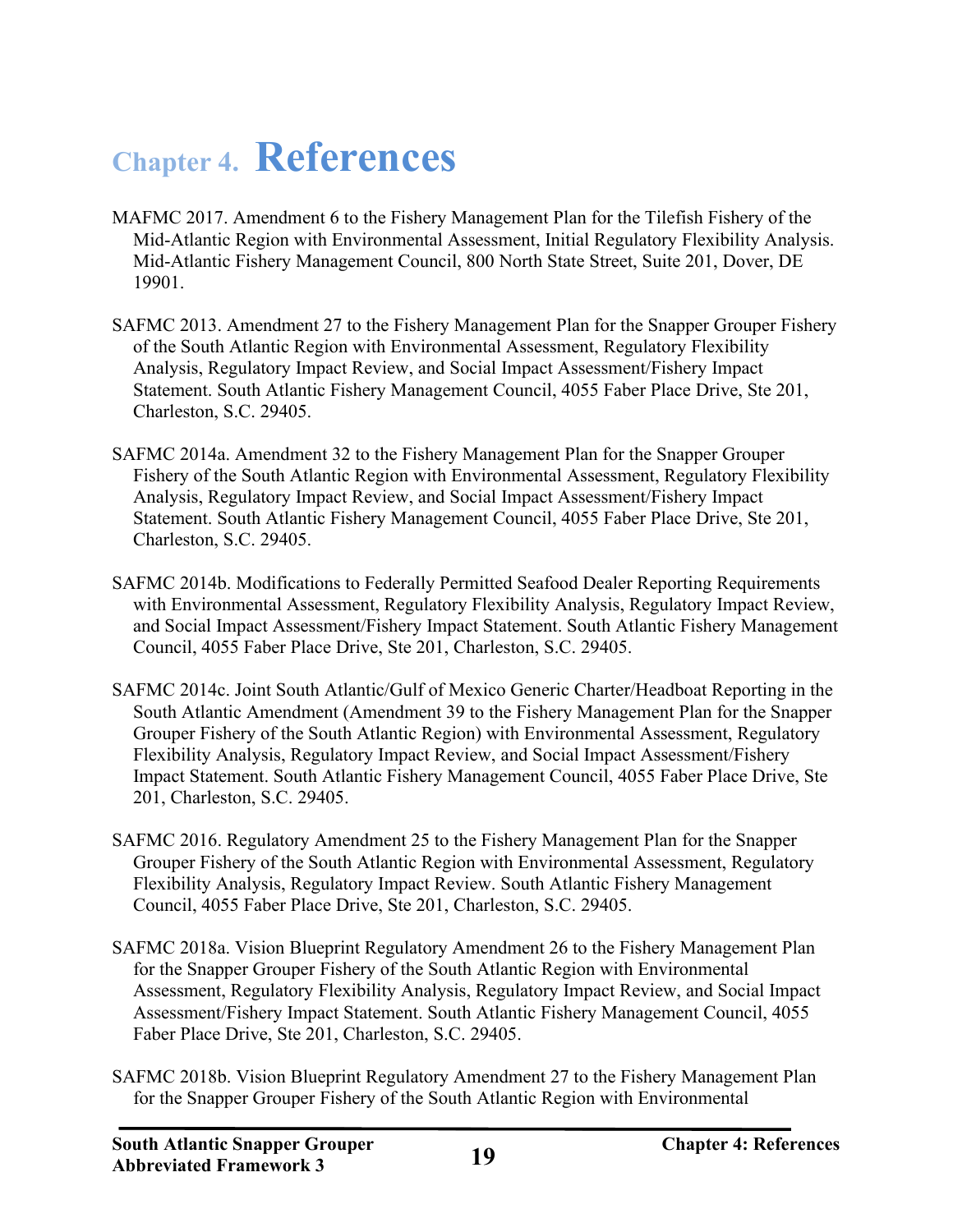Assessment, Regulatory Impact Review, and Social Impact Assessment/Fishery Impact Statement. South Atlantic Fishery Management Council, 4055 Faber Place Drive, Ste 201, Charleston, S.C. 29405.

SEDAR. 2017. SEDAR 50 – Atlantic Blueline Tilefish Assessment Report. SEDAR, North Charleston SC. 542 pp. available online at: http://sedarweb.org/sedar-50.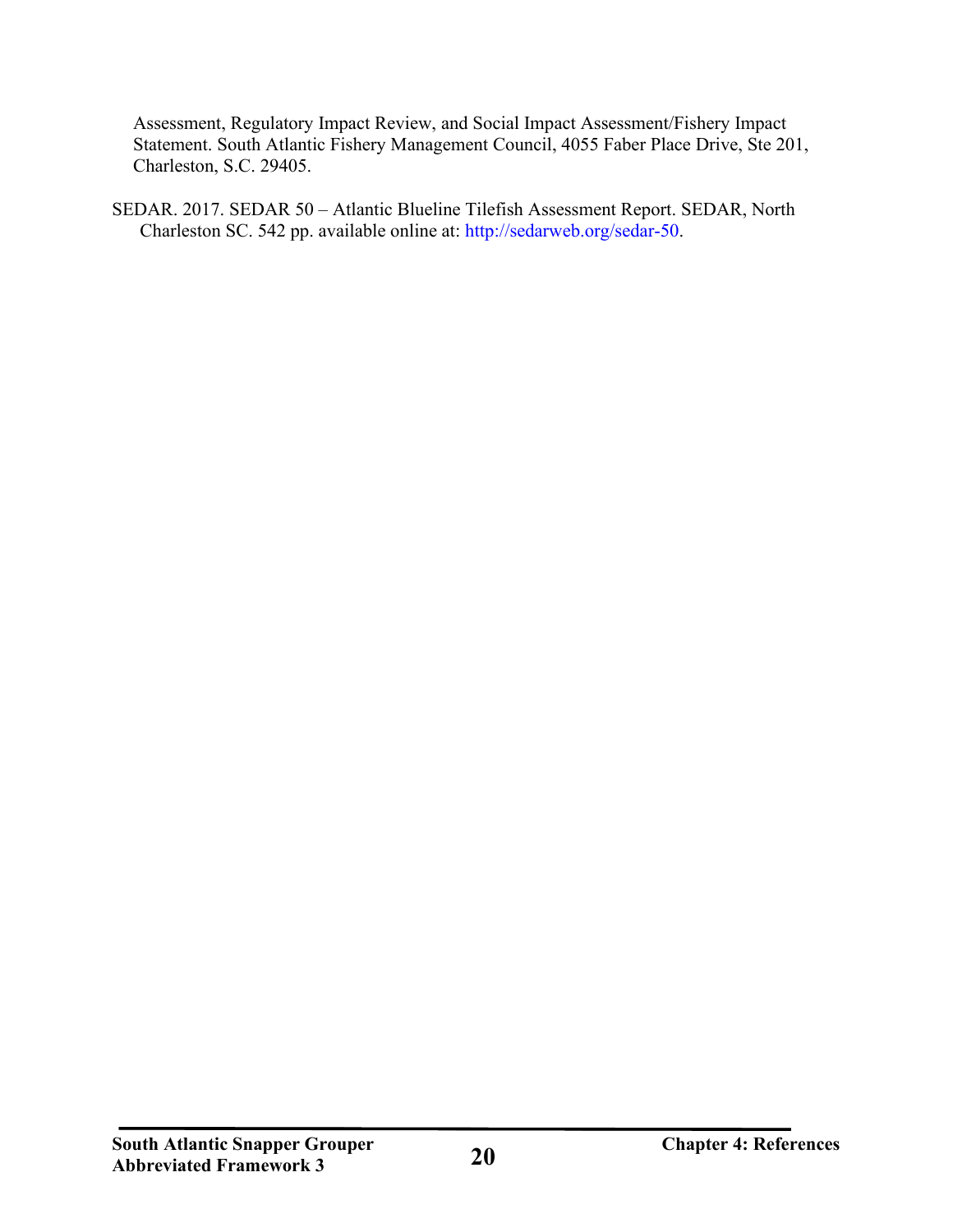# <span id="page-25-0"></span>**Appendix A: History of Recent Management of Blueline Tilefish**

#### **Emergency Action, Regulatory Amendment 21, and Amendment 32**

In 2013, a Southeast Data, Assessment, and Review (SEDAR; SEDAR 32 (2013)) stock assessment was conducted that applied to the blueline tilefish stock along the entire U.S. east coast. SEDAR 32 (2013) used data through 2011 and found the stock of blueline tilefish in the Atlantic to be overfished and undergoing overfishing. The South Atlantic Fishery Management Council's (South Atlantic Council) Scientific and Statistical Committee's (SSC) recommended an acceptable biological catch (ABC) of 224,100 lbs whole weight (ww), referred to as the "stock" ABC. At their December 2013 meeting, the South Atlantic Council initiated development of Amendment 32 to the Fishery Management Plan (FMP) for the Snapper Grouper Fishery of the South Atlantic Region (Snapper Grouper FMP) (Amendment 32) and voted to request emergency action to reduce overfishing of blueline tilefish immediately while Amendment 32 was being developed.

- The **emergency rule** for the Snapper Grouper FMP, which was effective on April 17, 2014 (74 FR 21636), temporarily set the blueline tilefish annual catch limit (ACL) at the yield at 75 percent of the fishing mortality (F) that produces the maximum sustainable yield (MSY) (75% $F_{MSY} = 224,100$  pounds whole weight (lbs ww)).
- **Regulatory Amendment 21** to the Snapper Grouper FMP (SAFMC 2014a), effective on November 6, 2014, changed the definition of the minimum stock size threshold (MSST) for several snapper grouper species with low natural mortality, including blueline tilefish. Under the revised definition ( $M\text{SST} = 75\%$  SSBMSY), the blueline tilefish stock was no longer considered overfished.
- **Amendment 32** to the Snapper Grouper FMP (SAFMC 2014b), effective on March 30, 2015, removed blueline tilefish from the Deepwater Complex, and established the ACL for blueline tilefish at 98% of the ABC. The South Atlantic Council specified a buffer of 2% to account for landings north of North Carolina based on average landings at the time. The ABC was based on projections at the recommended  $P^*$  level according to the South Atlantic Council's ABC control rule. The commercial and recreational ACLs were specified based on existing sector allocations (50.07% commercial and 49.93% recreational).

However, although the blueline tilefish stock was assessed as one stock along the entire U.S. east coast, regulations resulting from the final rule for Amendment 32 only applied to vessels in the South Atlantic Council's area of jurisdiction. Both the South Atlantic Council and the Mid-Atlantic Fishery Management Council (Mid-Atlantic Council) were concerned about rapidly increasing commercial and headboat/charter landings of blueline tilefish north of the North Carolina/Virginia boundary, particularly in New Jersey. In response, both the South Atlantic and Mid-Atlantic Councils requested NMFS take emergency action north of the South Atlantic Region.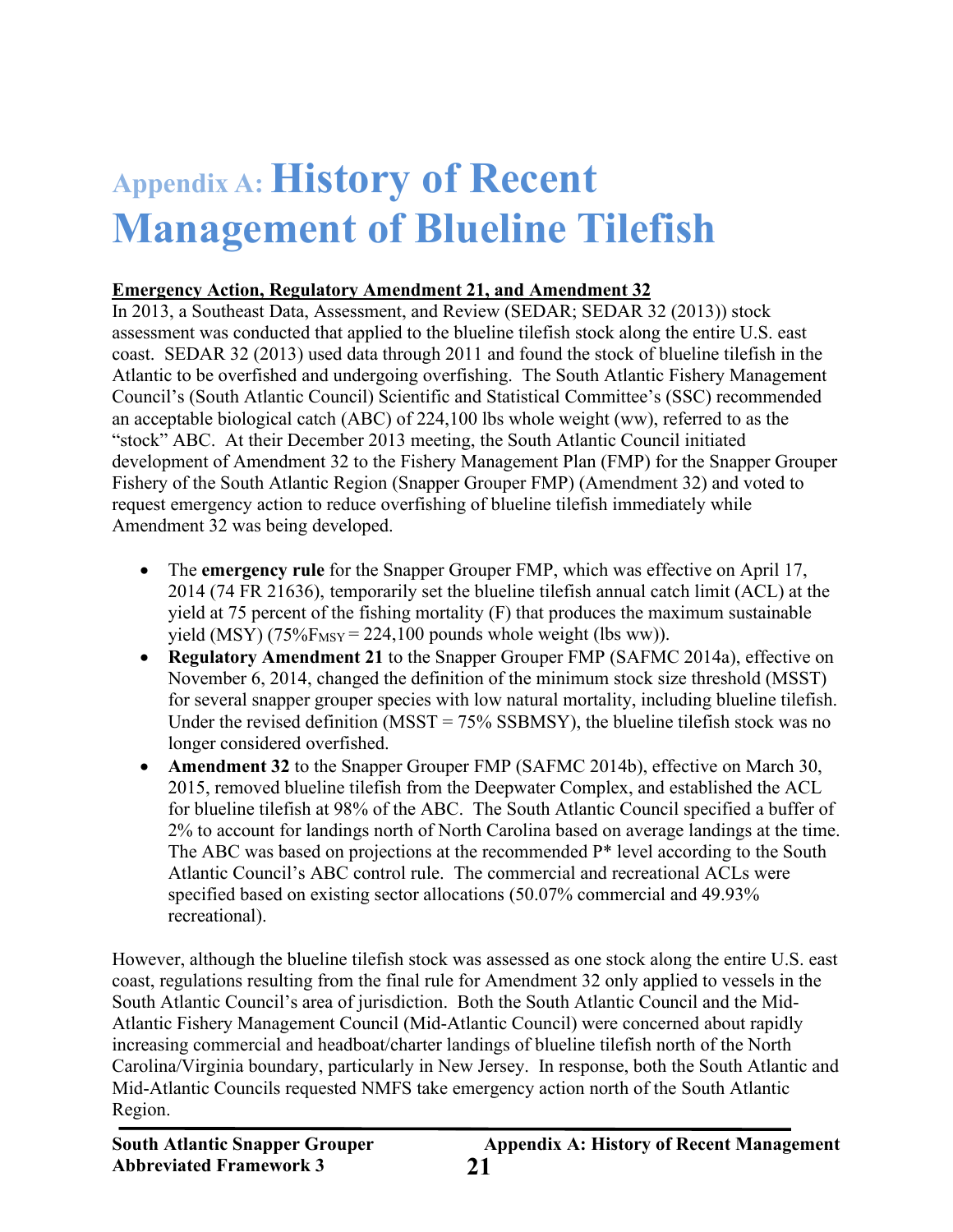#### **Emergency Action in the Mid-Atlantic**

In February 2015, in response to reports from increased blueline tilefish landings north of North Carolina, the Mid-Atlantic Council requested that the National Marine Fisheries Service (NMFS) take emergency action to implement a commercial trip limit of 300 lbs ww and a recreational possession limit of seven fish per person within its jurisdiction. The Mid-Atlantic Council also initiated development of an amendment to their Golden Tilefish FMP to include blueline tilefish in the Fishery Management Unit (FMU) and implement permanent management measures before the emergency rule regulations expired.

At the March 2015 South Atlantic Council meeting, the South Atlantic Council voted to request NMFS take emergency action to apply the Amendment 32 measures north of the North Carolina/Virginia border. Representatives from the Mid-Atlantic Council attended this meeting. The South Atlantic Council's request was contingent on their SSC review of SEDAR 32's applicability to the area north of North Carolina; that SSC review was scheduled to occur at the SSC's April 2015 meeting. At their April 2015 meeting, the SSC (including members who are also on the Mid-Atlantic Council's SSC) determined that the SEDAR 32 assessment constituted the best scientific information available and should be applicable to the blueline tilefish stock throughout its range along the U.S. east coast. Therefore, on May 6, 2015, the South Atlantic Council Chair submitted an emergency rule request to NMFS that reflected the South Atlantic Council's motion passed at their March 2015 Council meeting.

On June 4, 2015, NMFS approved the Mid-Atlantic Council's request for emergency action to control harvest of blueline tilefish and reduce the risk of overfishing on this stock, and implemented a commercial trip limit of 300 lbs ww and a recreational possession limit of seven fish per person. On November 30, 2015, the emergency rule was extended through June 3, 2016, giving the Mid-Atlantic Council time to develop long-term management measures for blueline tilefish in Federal waters north of the Virginia and North Carolina border.

In September 2015, the South Atlantic Council's SSC raised concerns about the utility of projections from SEDAR 32 (2013) in specifying the ABC and concluded that the ABC projections did not represent the best scientific information available and were not adequate to support blueline tilefish fishing level recommendations for either current or future years. Based on that determination, the South Atlantic Council's SSC revised their blueline tilefish ABC recommendation to set the ABC at the equilibrium yield at  $75\%F_{MSY}$ , equal to 224,100 lbs ww for 2016 and 2017, for blueline tilefish along the entire U.S. east coast based on results of the SEDAR 32 (2013) stock assessment. The 224,100 lbs ww was also the ACL contained in the emergency rule issued in April 2014 while the South Atlantic Council developed Amendment 32 to implement fishing levels based on the SEDAR 32 (2013) projections. The South Atlantic Council accepted the SSC's recommendations and determined that this revised ABC, referred to as the "stock ABC," was sufficient to prevent overfishing of blueline tilefish. In a letter to the South Atlantic Council dated October 23, 2015, NMFS stated that it would not implement the South Atlantic Council's emergency rule request. NMFS's justification for not implementing the request, as stated in the letter, was based on the following: the South Atlantic Council's SSC had increased their recommendation for the blueline tilefish ABC; the South Atlantic Council was intending to move forward with a framework amendment (Regulatory Amendment 25 to the Snapper Grouper FMP) to implement less restrictive management measures and catch levels for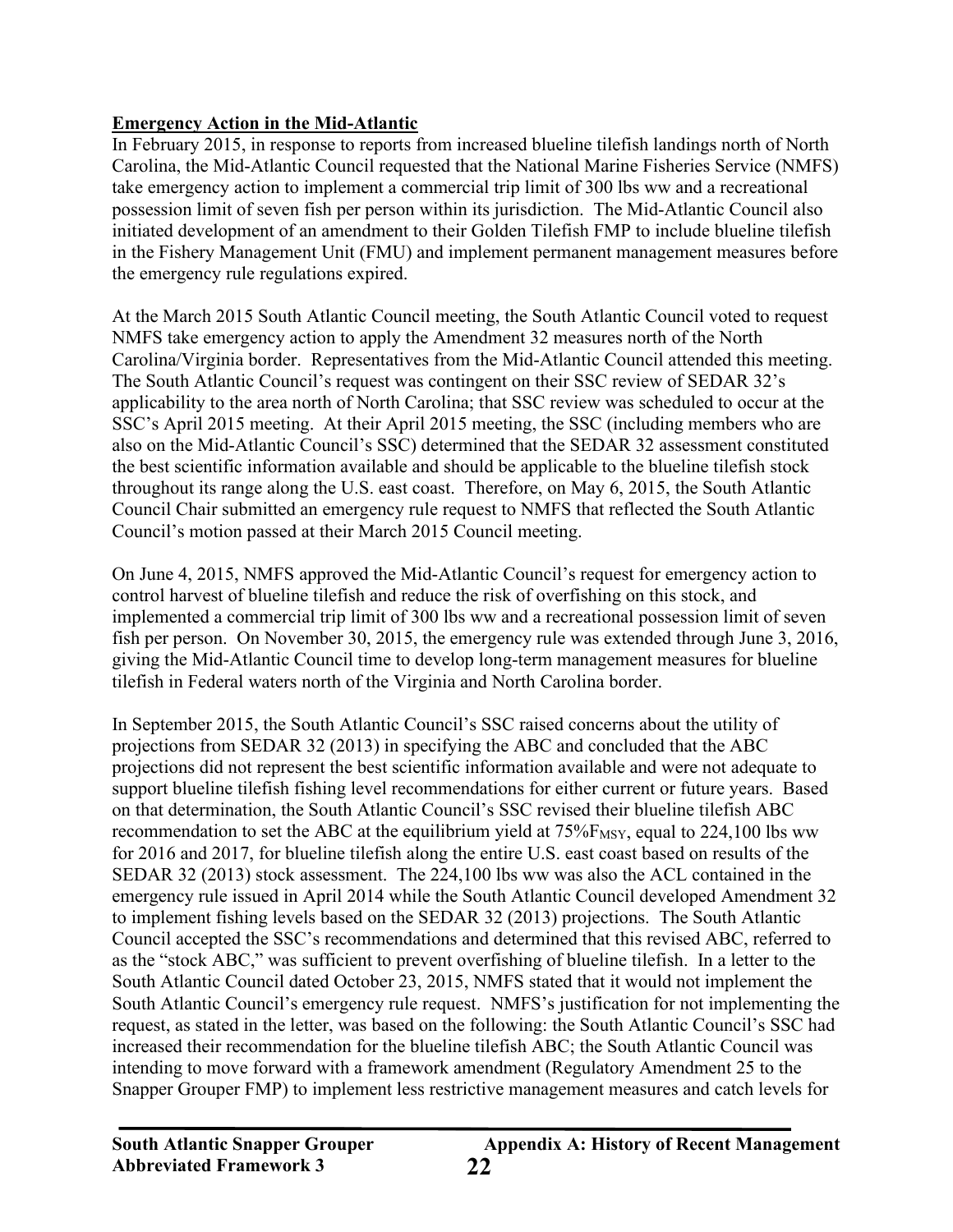blueline tilefish in the South Atlantic; and temporary measures via an emergency rule were already in place to limit blueline tilefish harvest in the Mid-Atlantic.

#### **Regulatory Amendment 25 to the Snapper Grouper FMP**

Also in September 2015, the South Atlantic Council's Snapper Grouper Committee reviewed an Options Paper for Amendment 38 to the Snapper Grouper FMP, to extend the blueline tilefish fishery management FMU north of the North Carolina and Virginia border and adjust fishing levels to account for landings in the area north of the South Atlantic Council's jurisdiction<sup>[6](#page-27-0)</sup>. However, the South Atlantic Council opted to not move forward with development of Amendment 38 at the time pending the completion of studies on the stock structure of blueline tilefish and to allow time for the Mid-Atlantic Council to develop a management strategy for blueline tilefish in their jurisdiction. Instead, actions to adjust fishing levels for blueline tilefish (based on the SSC's recommendations) and revise management measures were moved to Regulatory Amendment 25. Alternatives in Regulatory Amendment 25 provided percentages to deduct from the recommended ABC to account for blueline tilefish landings in the area north of the South Atlantic Council's jurisdiction (north of the North Carolina/Virginia border). Based on a comparison of the landings between the South Atlantic and Greater Atlantic Regions (Maine through Virginia) which indicated that 22 percent of the landings from 2011–2014 originated in the Greater Atlantic Region, Regulatory Amendment 25 set the total ACL (and optimum yield (OY)) for the South Atlantic region at 78 percent of the stock ABC (ACL=OY=78%(stock ABC). These fishing level specifications included a temporary buffer between the ABC and the total ACL to account for the high level of uncertainty in the current fishing levels pending an update to the blueline tilefish stock assessment that was expected in 2017, and results from genetic studies to establish the stock structure of blueline tilefish. In addition to increasing the OY and ACLs for blueline tilefish based on the revised ABC recommendation from the South Atlantic Council's SSC, the final rule for Regulatory Amendment 25, effective August 12, 2016, also increased the commercial trip limit from 100 to 300 lbs gutted weight, and established a recreational bag limit for blueline tilefish of 3 fish/person/day during May through August within the grouper aggregate bag limit.

#### **Vision Blueprint Commercial Regulatory Amendment 27 to the Snapper Grouper FMP**

Commercial management measures for blueline tilefish will be implemented through [Vision](https://www.fisheries.noaa.gov/action/regulatory-amendment-27-vision-blueprint-commercial-measures)  [Blueprint Commercial Regulatory Amendment 27](https://www.fisheries.noaa.gov/action/regulatory-amendment-27-vision-blueprint-commercial-measures) (Regulatory Amendment 27), which was approved at the September 2018 South Atlantic Council meeting for formal review by the Secretary of Commerce. The final rule for Regulatory Amendment 27 published in the *Federal Register* on January 27, 2020, and will be effective February 26, 2020. The commercial trip limit for blueline tilefish will be reduced from 300 pounds gutted weight (lbs gw) to 100 lbs gw from January 1 through April 30.

<span id="page-27-0"></span> $6$  The South Atlantic Council had considered extending the FMU previously during development of Amendment 18 to the Snapper Grouper FMP, but did not take action at the time.